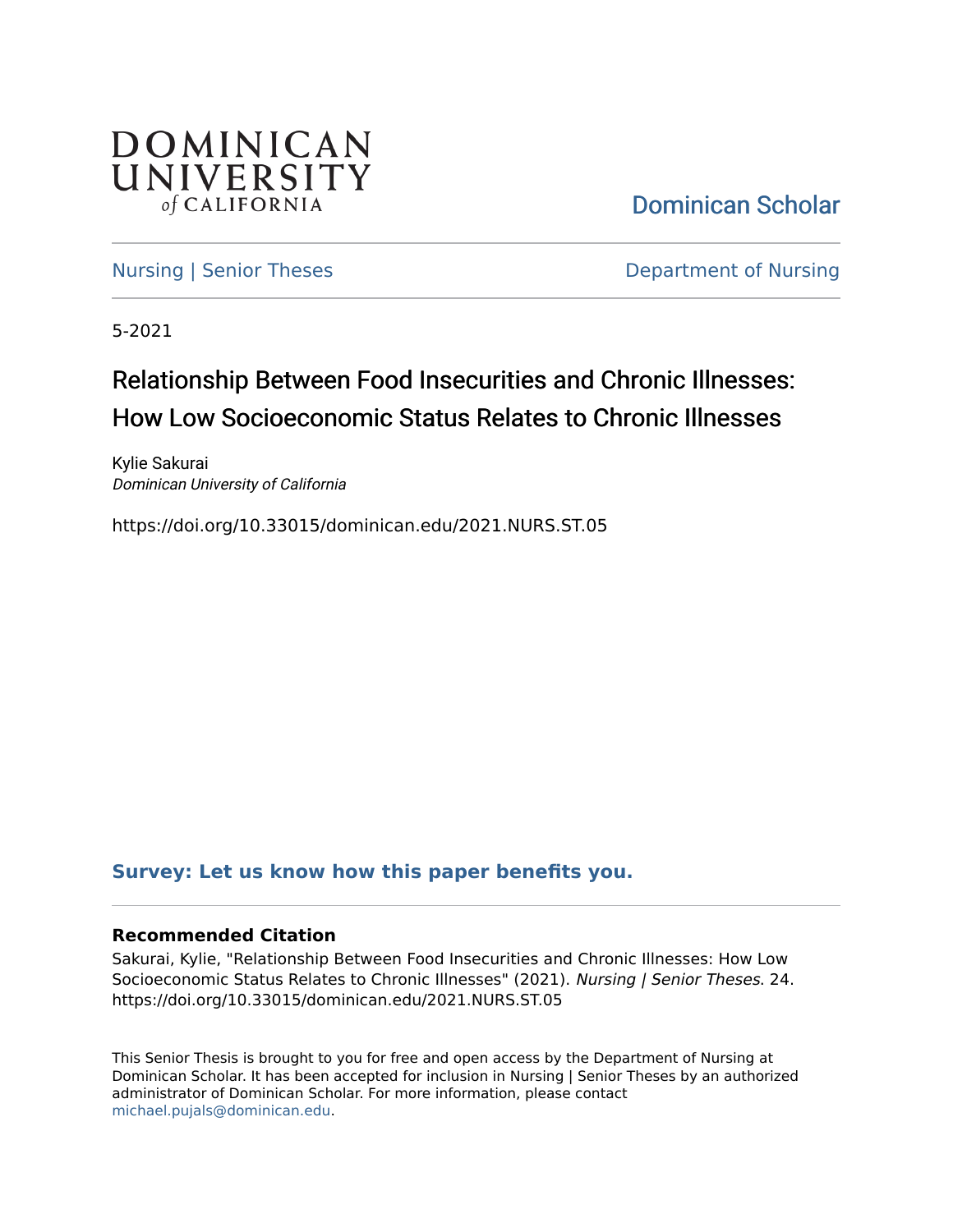# **Relationship Between Food Insecurities and Chronic Illnesses:**

# **How Low Socioeconomic Status Relates to Chronic Illnesses**

Kylie Sakurai

Dominican University of California

Fall 2020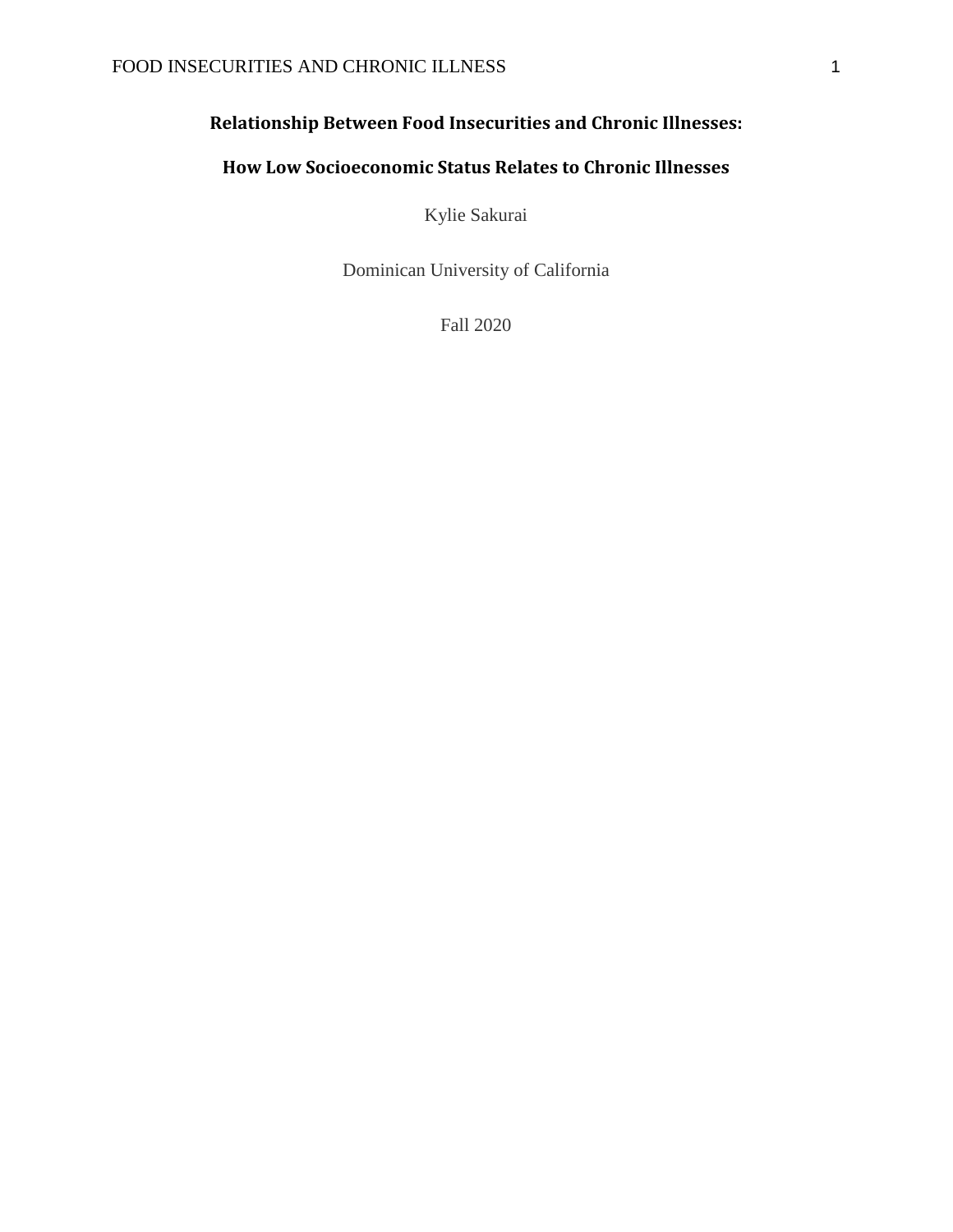#### **Abstract**

<span id="page-2-0"></span>In nursing, the job is to care for the patients and get them to be the healthiest version of themselves. This thesis will review articles related to the interrelationship of socioeconomic status, food insecurities and the effect on people's health. Food insecure people have trouble obtaining food and their nutrition suffers because they do not have the resources or money to maintain a healthy diet. Socioeconomic status plays a big role in the availability and obtainability of the necessary nutrients a person needs. Because of this, chronic diseases can arise and cause further health problems for the patients. The studies in this review also look into the availability of food and other resources and how that factors into the severity of a person's food security. Many of the studies were focused on the people attending food pantries to assess their overall health and security. The research showed that most of the people attending these food pantries were food insecure and had a higher prevalence of chronic diseases. A person's socioeconomic status can influence a person's living situation and the area in which they reside. Many of these areas are not given the same resources and access to affordable and healthy food options. Healthy food options need to be made more readily available for the people and families who struggle to feed themselves and the people they love. Finding a solution is essential to the health of the communities. Therefore, a research proposal is presented to address the concerns and seek answers.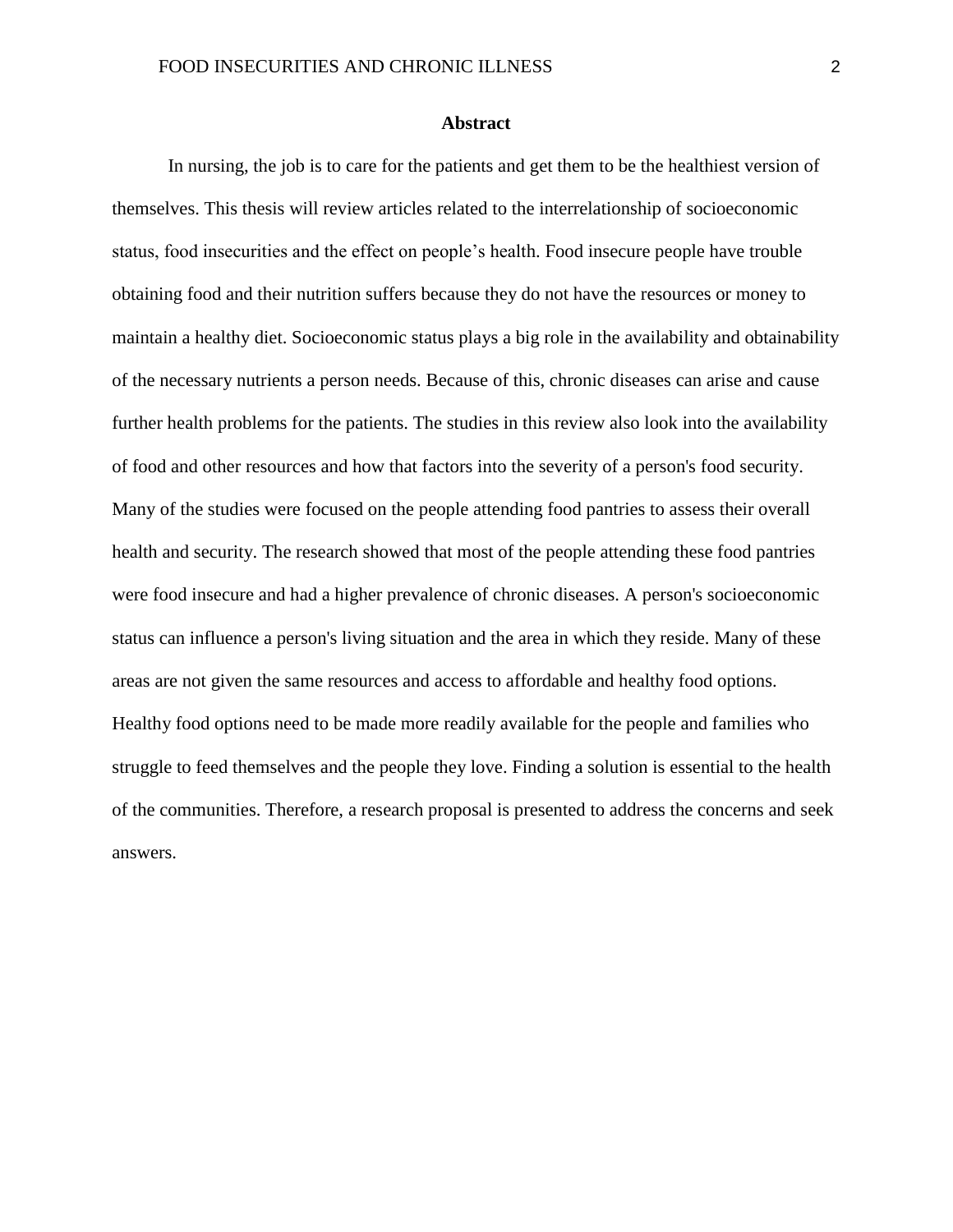# **Table of Contents**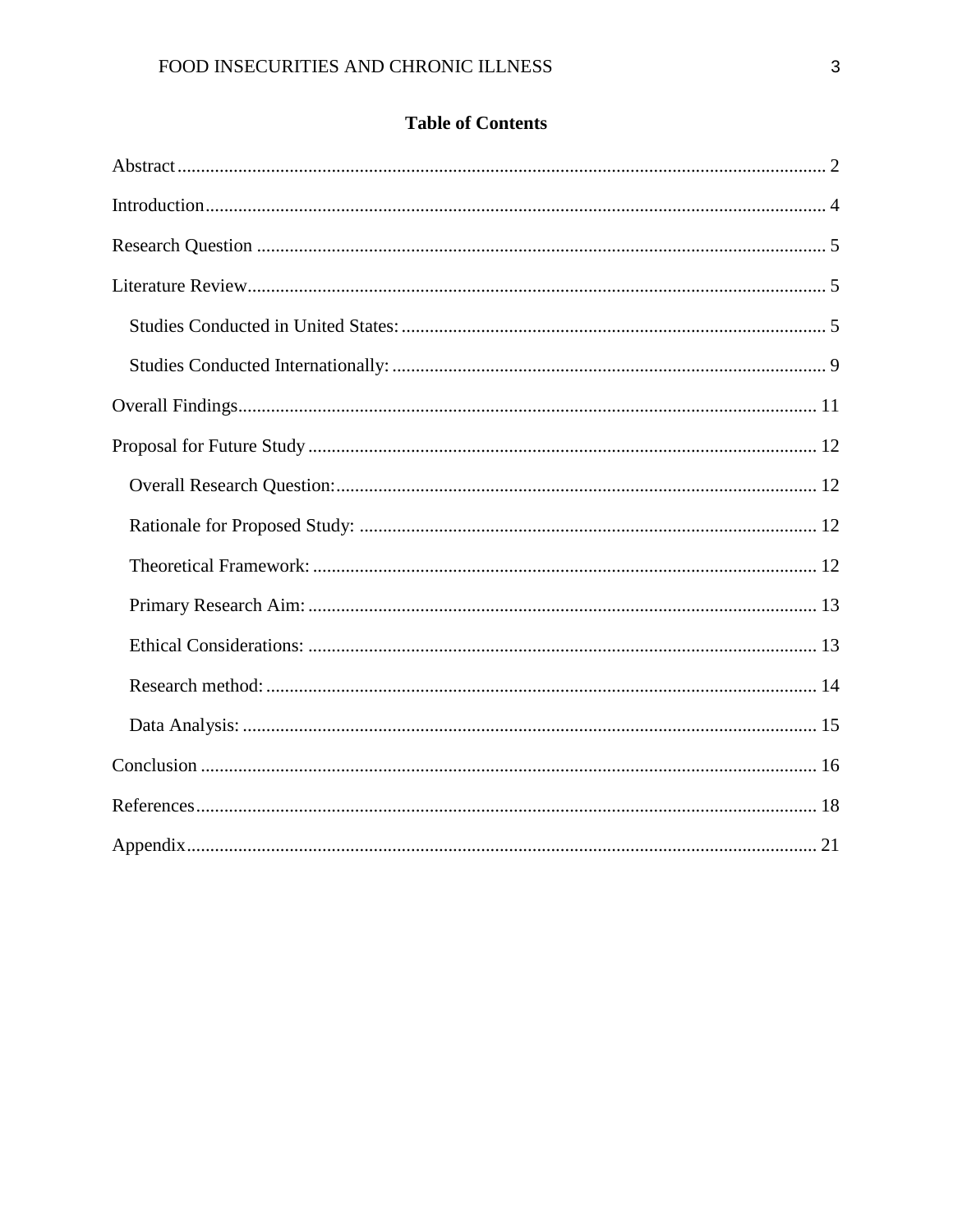#### **Introduction**

<span id="page-4-0"></span>Food insecurities shouldn't be a problem in a first world country like America, yet it is. According to the United States Department of Agriculture, in 2018, "one in seven households with children were affected by food insecurities" (Food Security and Nutrition Assistance, 2019). Food insecurity is defined as "the disruption of food intake or eating patterns because of lack of money and other resources" (Andrews, Carlson, & Nord, 2006). Many families rely heavily on food stamps and school cafeteria lunches to survive, and some go days without eating at all in order to feed their children. The affordable food options are usually foods that are high in sodium, saturated fat, trans fat, and cholesterol. Many of the people with low socioeconomic status have no options but to eat the unhealthy food options they can afford. Because of this, we see an increase in preventable chronic illnesses, associated with these eating habits.

Food insecure people are put at a higher risk for chronic illnesses. Because of a poor diet, the health of these individuals is low leading to an increase in healthcare costs which is increasing the disparities between the food insecure and secure patients. Research has shown that in addition to the psychological distress that food insecurities puts on families, the rates of chronic medical conditions such as diabetes, obesity, and cardiovascular disease increase (Decker, Flynn, 2018). Many of these chronic illnesses are preventable, which makes us wonder why these illnesses are so prevalent in low income families.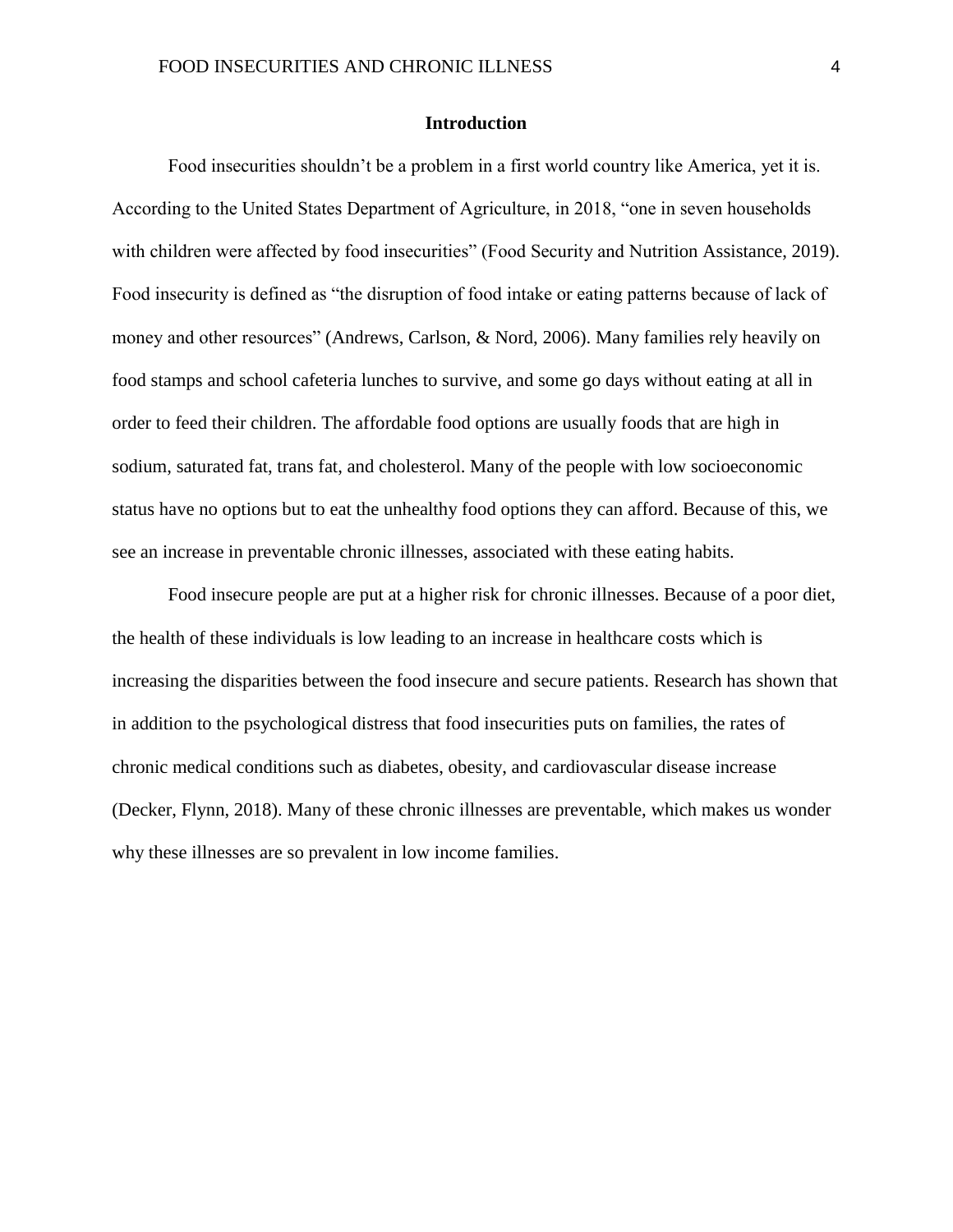#### **Research Question**

<span id="page-5-0"></span>Does food insecurities lead to chronic illnesses?

<span id="page-5-1"></span>How does low socioeconomic status relate to chronic illnesses?

#### **Literature Review**

The thesis literature explored six articles relating to food insecurities, chronic illness, and how it relates to low socioeconomic status. The research was found through the Dominican University of California Iceberg database. Other sites were used, such as PubMed and Google Scholar, but Iceberg was the most successful. Six articles were found and used in this research. The research was chosen based on the relevance to the intended question, the quality of the studies, and how reliable the studies were. Some key words used when searching for articles were food insecurities, chronic illnesses, low socioeconomic status, food security, BMI, and food pantry. The literature review section of this paper will be divided into two categories, these categories are based on where the studies had taken place, studies in the United States and studies that are international.

#### <span id="page-5-2"></span>**Studies Conducted in United States:**

The researchers, Liu, Zhang, Remley, and Eicher-Miller, studied the association between food pantry use or household food insecurity, Body Mass Index (BMI), self-reported chronic disease and related conditions and diet quality among the food pantry users in Central Indiana (Liu, Zhang, Remley, Eicher-Miller, 2019). The study looked at 270 adult food pantry users chosen from food pantries in Central Indiana, these people were between the ages of 21 to 80 years old. Each participant was surveyed and asked questions pertaining to their sociodemographic characteristics, food assistance participation, how often they use food pantries, self[reported chronic diseases and related conditions, and the interviewer also gave the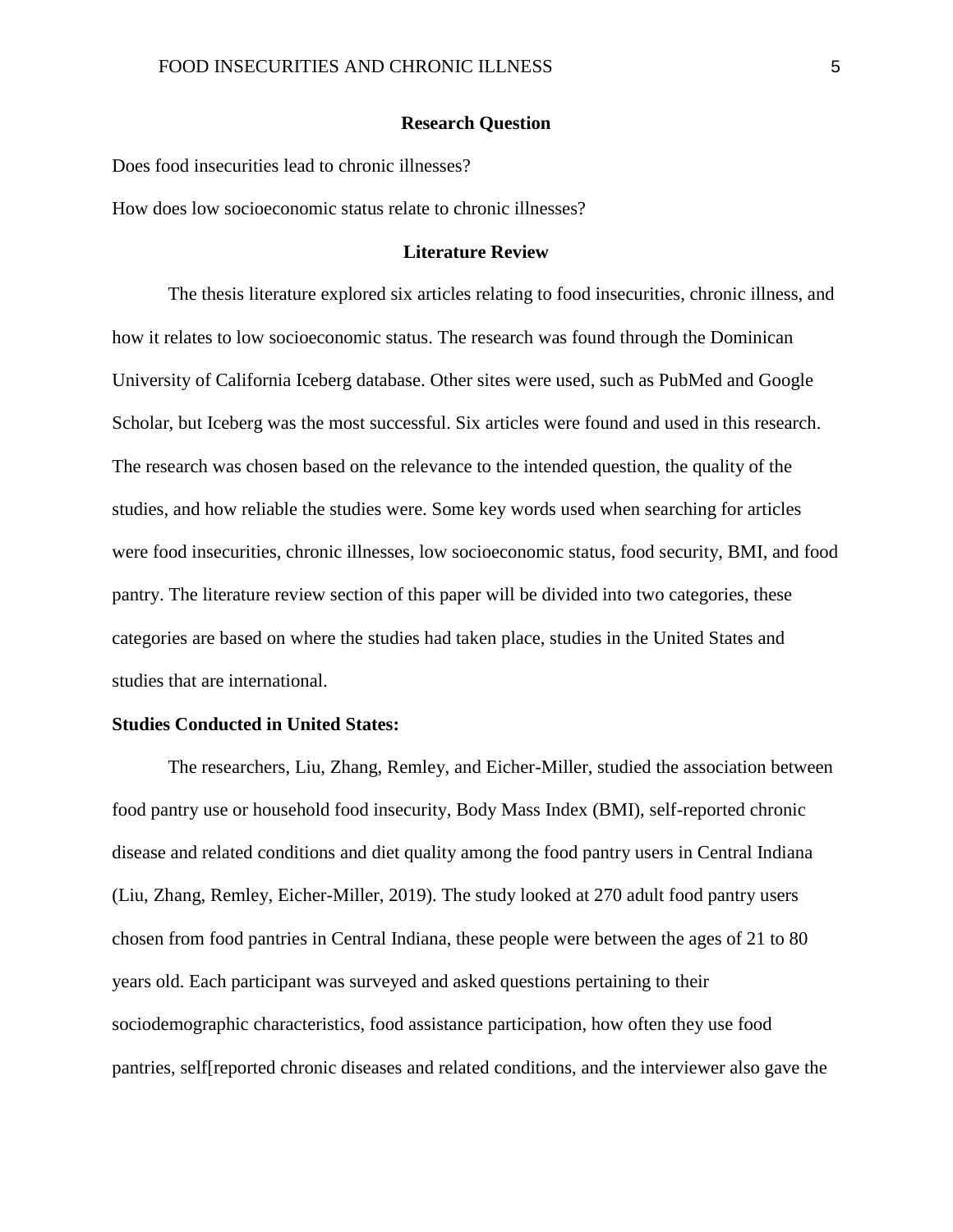participants the "18-item US Household Food Security Survey Model" (Liu, Zhang, Remley, Eicher-Miller, 2019).

What the researchers found was that the more frequently people visit food pantries is associated with a better diet quality as evidenced by a higher Healthy Eating Index (HEI), however the difference between scores is not a significant margin. Another interesting finding was that the BMI between food pantry users and household food groups was not different. However, it was found that "household food insecurity was associated with higher odds of reporting heart disease" compared to those who are food secure in households (Liu, Zhang, Remley, Eicher-Miller, 2019). The results of a poor diet quality and higher prevalence of chronic diseases among the food pantry users shows the researchers that there is a need for an increase in interventions to help improve the nutrition and health among subpopulations.

The researchers, Robaina and Martin, "examine the relationship between food security, diet quality, and BMI among food pantry users" (Rabaina, Martin, 2013). In 2009, Hartford Connecticut was the "second poorest medium-sized city in the country , with a poverty rate of 31.9%" (Rabaina, Martin, 2013). 212 food pantry users were recruited while waiting in one of the two food pantry lines that the researchers chose to focus on. The surveys were given in about 25 minutes and they measured how much food assistance they use, the demographic information of the participants, the food security, BMI, diet quality, and self reported health (Rabaina, Martin, 2013). To measure the food security status, the researchers used the 18-item US Department of Agriculture Household Food Security Module. Food security status was categorized as being high, marginal, low, and very low. For the diet quality the researchers used the Block Food Frequency Screener. The participants were asked 10 questions that were aimed at their diet intake, specifically asking about fruits, vegetables, and fiber.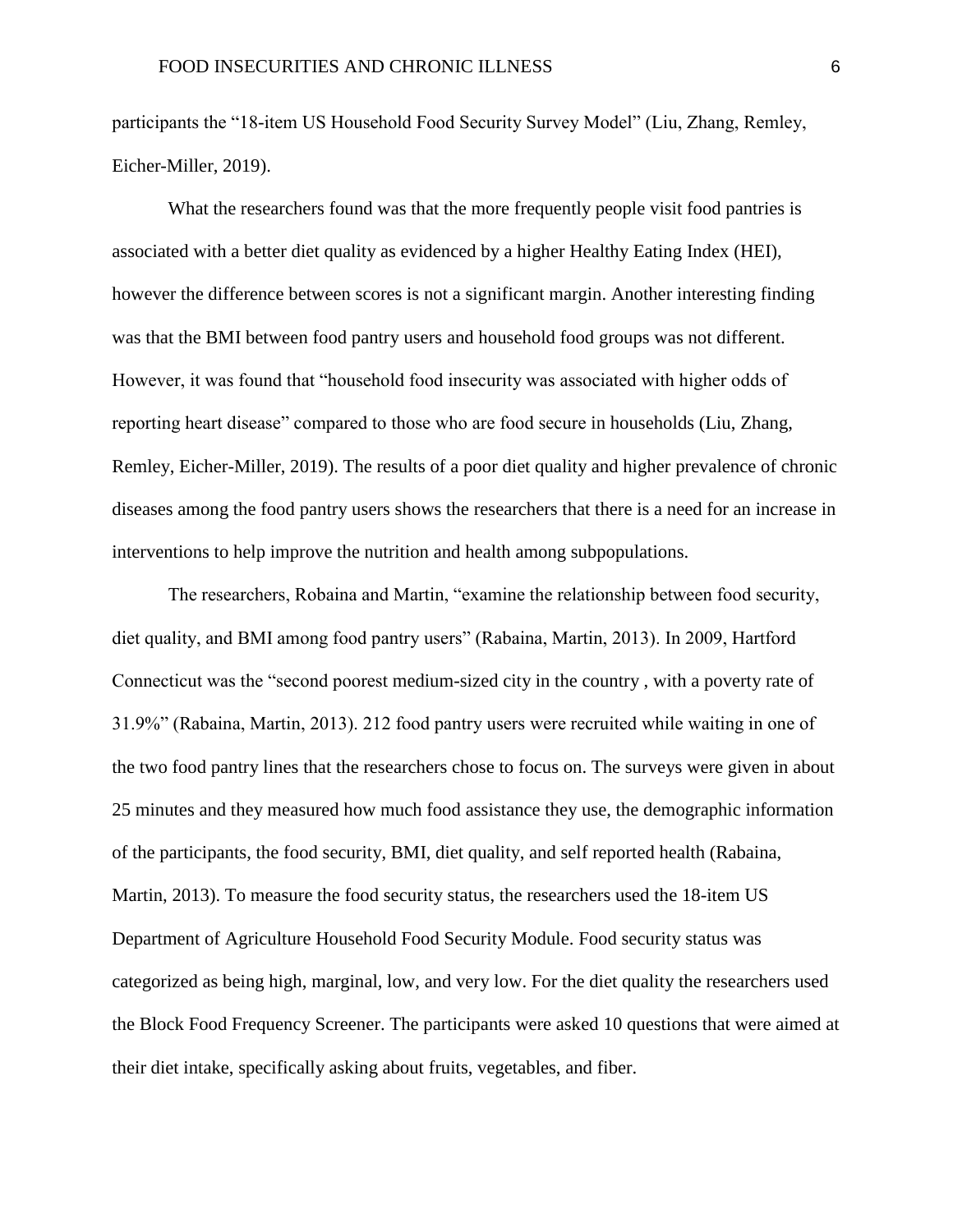The results showed that 62.5% of the respondents visited the food pantry on a chronic basis. About "16% of the sample was food secure, 33.5% had low food security, and the remaining 50.5% had very low food security" (Rabaina, Martin, 2013). It was also found that many of the pantry users had consumed very small amounts of fruits, vegetables, and fiber. Another important finding was that out of the 212 respondents, 143 of those people disclosed that they had high blood pressure, and 56 people reported having diabetes. The study shows the importance of strengthening the community's resources to nutrition, and eradicating food insecurities and obesity.

The researchers, Gregory and Coleman-Jensen, documented the "strong correlation between food security status and chronic health conditions among working-aged adults living at or below 200 percent of the federal poverty line" (Gregory, Coleman-Jensen, 2017). The study was conducted using 5 years worth of data from the National Health Interview Survey (NHIS). The study focused on adults from the ages of 19-64 in households below the 200 percent of the federal poverty line, about 41,854 people total (Gregory, Coleman-Jensen, 2017). The study looked into chronic diseases, specifically "hypertension, coronary heart disease, hepatitis, stroke, cancer, asthma, diabetes, arthritis, chronic obstructive pulmonary disease, and chronic kidney disease" (Gregory, Coleman-Jensen, 2017).

The study found that a low food security is associated with a higher probability of each of the chronic diseases that were examined in the study (Gregory, Coleman-Jensen, 2017). They observed that the food security status is related to the likelihood of chronic disease, as well as to the number of chronic diseases reported and the self-assessed health (Gregory, Coleman-Jensen, 2017). However, income is only a significant factor associated with hepatitis, arthritis, and COPD. Those three are compared to all ten being impacted when associated with food insecurity.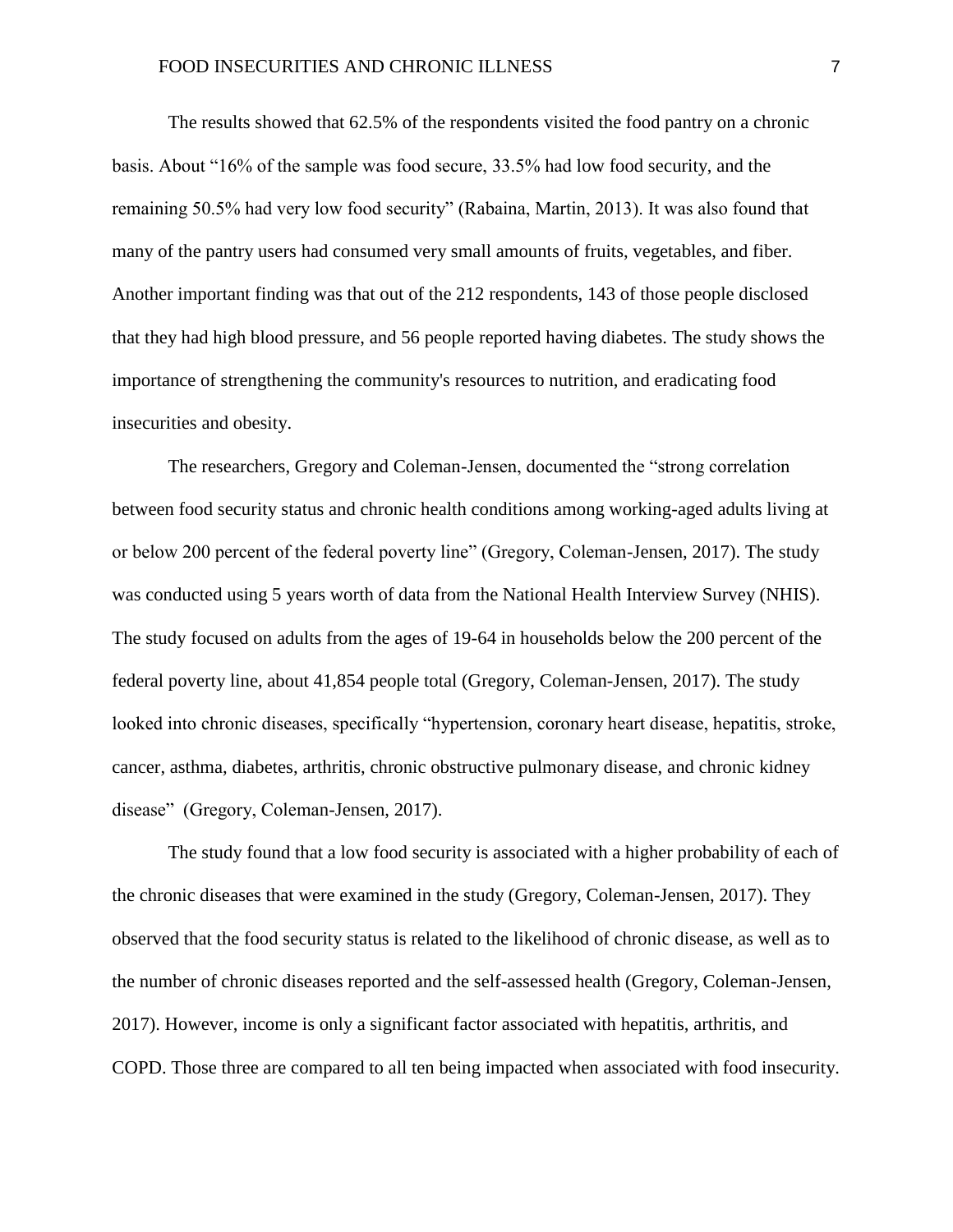A person with health insurance is more likely to be diagnosed with a chronic disease than someone without health insurance. This result was assumed that because they have health insurance, it was associated with having a higher income. This is also associated with people who are employed, people who are employed are more likely to seek medical help and be diagnosed with a chronic disease (Gregory, Coleman-Jensen, 2017).

The researchers, Bartfeld and Men, explore the correlation of "geographic and temporal variation in food insecurity from 2002 to 2014" (Bartfeld, Men, 2017). They do this by using the contextual factors that are varied across states, and seeing which, and how, do those factors contribute to the risk of food insecurities. In this study, they focused on three domains: economic characteristics, employment-linked policies and other programs that affect incomes of vulnerable households, and federal food assistant programs (Bartfeld, Men, 2017). The data collected is from the Current Population Survey's Food Security Supplements (CPS-FSS) from 2002-2014. The primary sample that the researchers chose to study was focused on households with minor children, this ended up being 190,554 households. To measure the accessibility of federal food assistance programs, the research looks at SNAP and the SBP. Household characteristics that the research looks at are characteristics often linked to food insecurities, but not including those that are more so influenced by economic and policy variables.

The study found that there are "strong associations for several of the variables, with odds ratios usually the same across severity thresholds" (Bartfeld, Men, 2017). This shows that food hardships are proportional among the different severities. It was apparent that economics and policy environments have a strong influence on the food insecurity placed on the households with children over the observed period. "Each percentage point increase in unemployment rate increases the odds of food insecurity by almost 7% at all thresholds" (Bartfeld, Men, 2017).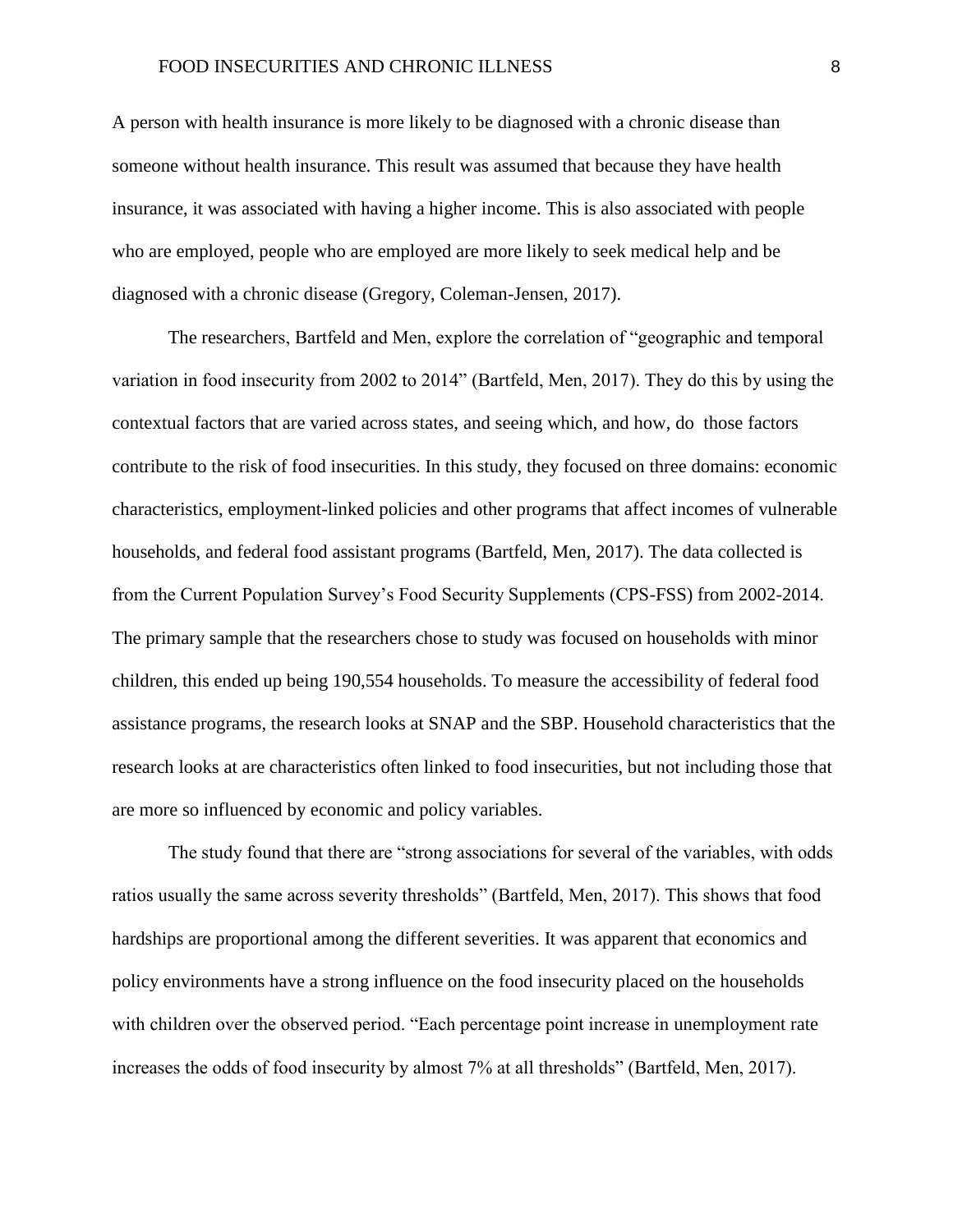Many of the policies that give food assistance to families in need, such as SNAP, are linked to a decrease in food insecurity overall but especially in the economically vulnerable households.

### <span id="page-9-0"></span>**Studies Conducted Internationally:**

The researchers, Camargo, Belon, Marín-León, Souza, Pérez-Escamilla, and Segall-Corrêa (2019), look into the residents of the South, Southwest, and Northwest of Brazil, and look to compare the availability of foods in those different areas based on the impact of their socioeconomic status. The data used was from a previous study done in those areas of Brazil, while also gaining new information in a survey given. The survey was conducted by twelve graduate students that had been trained in health-care fields. The graduate students interviewed 694 people from the age of 18 years old or older. The information gathered focused on their BMI, household income, sex, age, education background, race, and number of people living in the household. They found 12 census tracts based on the obesity prevalence and geographic proximity and put them into clusters. A software called AutoCAD was used to make clusters that were defined by a radius of 500 meters. There were six clusters obtained, "two with low obesity prevalence, two with high obesity prevalence, and two clusters with mixed low and high obesity prevalence" (Camargo, Belon, Marín-León, Souza, Pérez-Escamilla, Segall-Corrêa, 2019). Trained researchers drove through the four clusters determined and classified based on the type stores the researchers found. The stores were classified into three categories: natural or minimally processed foods, processed or ultra-processed foods, or food outlets selling fruits and vegetables (Camargo, Belon, Marín-León, Souza, Pérez-Escamilla, Segall-Corrêa, 2019).

An important finding that this study found was that supermarkets were most frequently placed in areas where there was low obesity prevalence. There is more availability of ultraprocessed foods at low prices in low income areas. While it was found that stores that sold the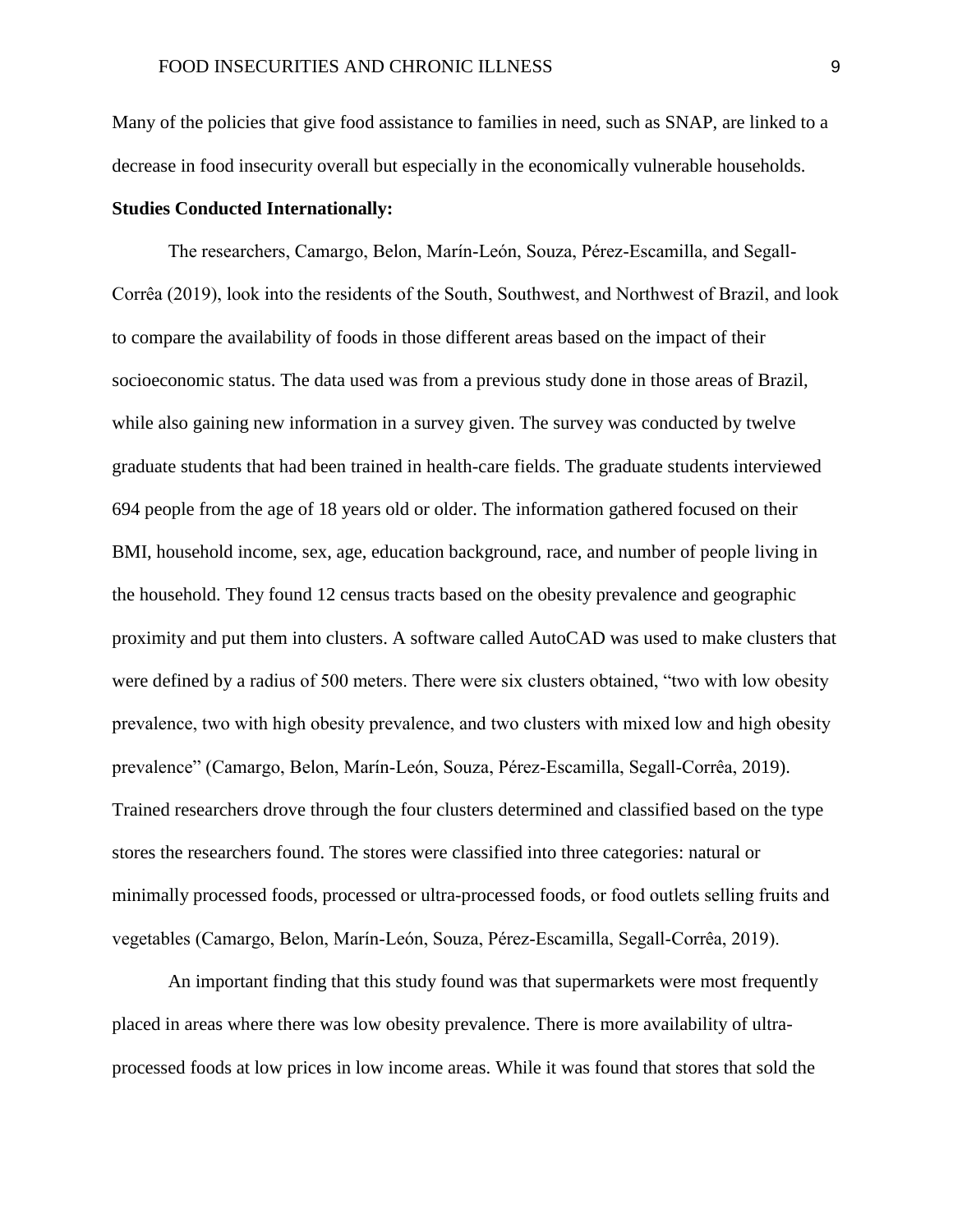more processed and ultra-processed foods were seen being more prevalent in areas with a lower obesity prevalence (Camargo, Belon, Marín-León, Souza, Pérez-Escamilla, Segall-Corrêa, 2019). This was found to be an unexpected result since a higher availability of fruits and vegetables with lower price should indicate a higher consumption, however the data does not reflect that. The research shows that factors other than accessibility, such as variety, affordability, and individual taste and preferences, also have a great impact. The outlets with availability and low prices for fruits and vegetables also sell ultra-processed foods as well. The study revealed the importance of understanding the food behaviors and health problems associated with diet resulting from both environmental and environmental factors (Camargo, Belon, Marín-León, Souza, Pérez-Escamilla, Segall-Corrêa, 2019).

The researchers, Speed, Hanning, Meyers, and Moajowicz (2017), conducted a qualitative descriptive study that explores the ways in which the community food security efforts and the food safety practices may intersect in British Columbia, Canada, and understand how to improve the food environment (Speed, Hanning, Meyers, Moajowicz, 2017). The study interviewed 14 individuals working in public health with a community food security or food safety focus. 6 of the 14 working in food security, 5 out of 14 worked in food safety, and the remaining 3 worked in both. The participants had been recruited via email and were interviewed over telephone.

From the interviews, it was found that there were four key ways that food safety and food security intersected. First being that their daily practices of promoting healthy and safe food can be helped or hindered by food security. Second, some policies that do not consider the multiple health outcomes that relate to food, that may complicate the interrelationship. Third, the relationship between food safety and food security is affected by the fact that certain foods such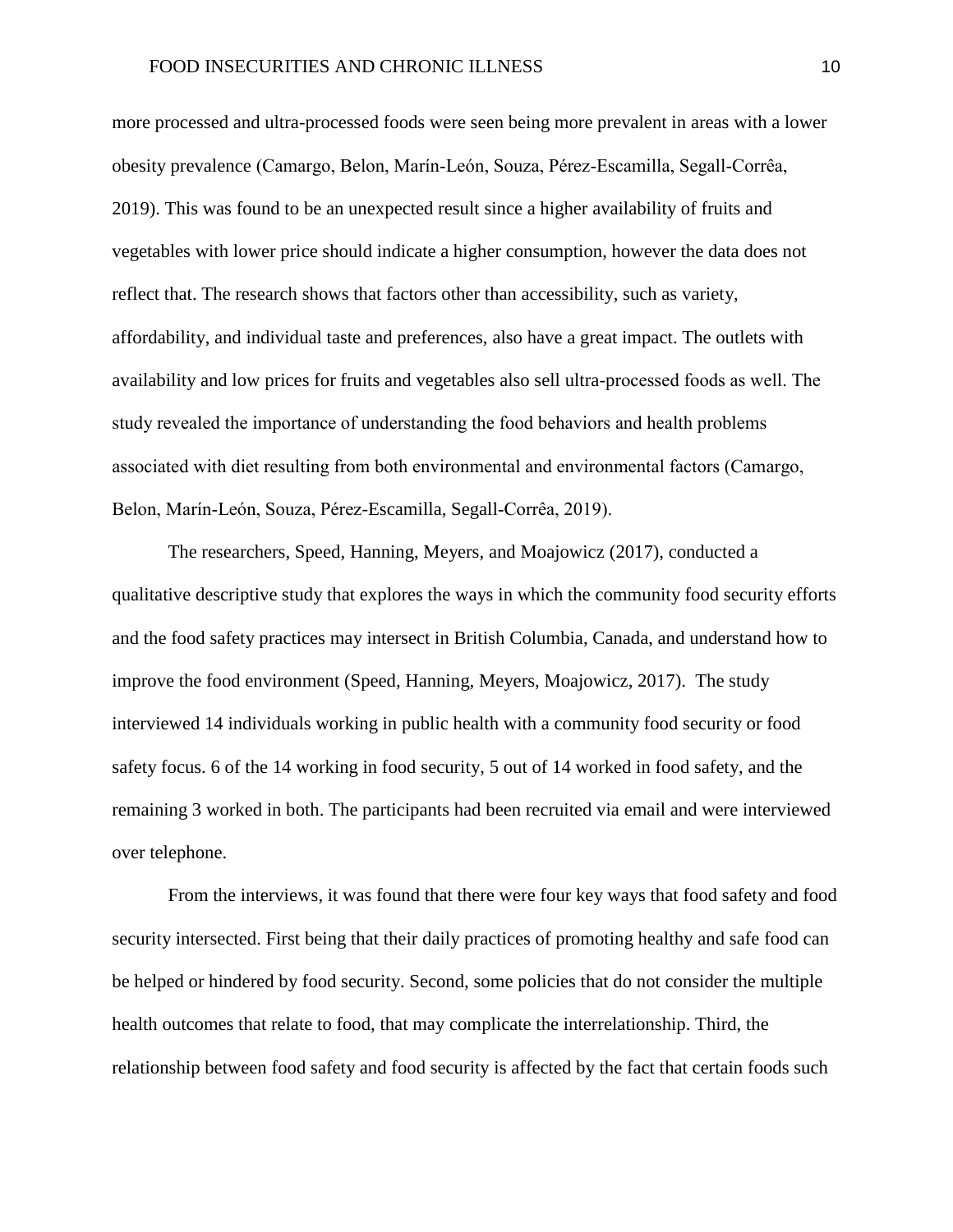as fresh produce can be seen as beneficial and risky. And finally, both food security and safety work towards improving the health of the population but from different perspectives (Speed, Hanning, Meyers, Moajowicz, 2017). The study emphasizes the importance of collaboration when trying to improve the health of a community.

#### **Overall Findings**

<span id="page-11-0"></span>The overall findings in the research articles shows that having a low socioeconomic status correlates to higher numbers of food insecurities. It was also found that many of the people seeking food assistance because of socioeconomic status and food insecurities are often seen having chronic illnesses. However, many people with low socioeconomic status are less likely to be diagnosed because low socioeconomic status could be associated with a lack of healthcare which makes those less likely to go to a doctor to be diagnosed. Some of the limitations for a few of the studies included data from years back that may not be as relatable to today. Some of the studies gave small sample sizes that may not be generalizable. Some of the strengths were that a couple of the studies were innovative, as they had designed the study in ways others have never tried before. It was also good that many of the interviews conducted in the studies were in depth and personal and were able to get a lot of data and information to examine the study. It was more difficult to find studies that focused on chronic illnesses caused or increased by food insecurity or low socioeconomic status. Some of the studies reviewed looked at chronic illnesses as a small portion of their study, making it more difficult to draw definitive conclusions about the relationships

Single mothers and their families represent a population of people who may be at high risk for low income and food insecurity. However, their situation was not adequately addressed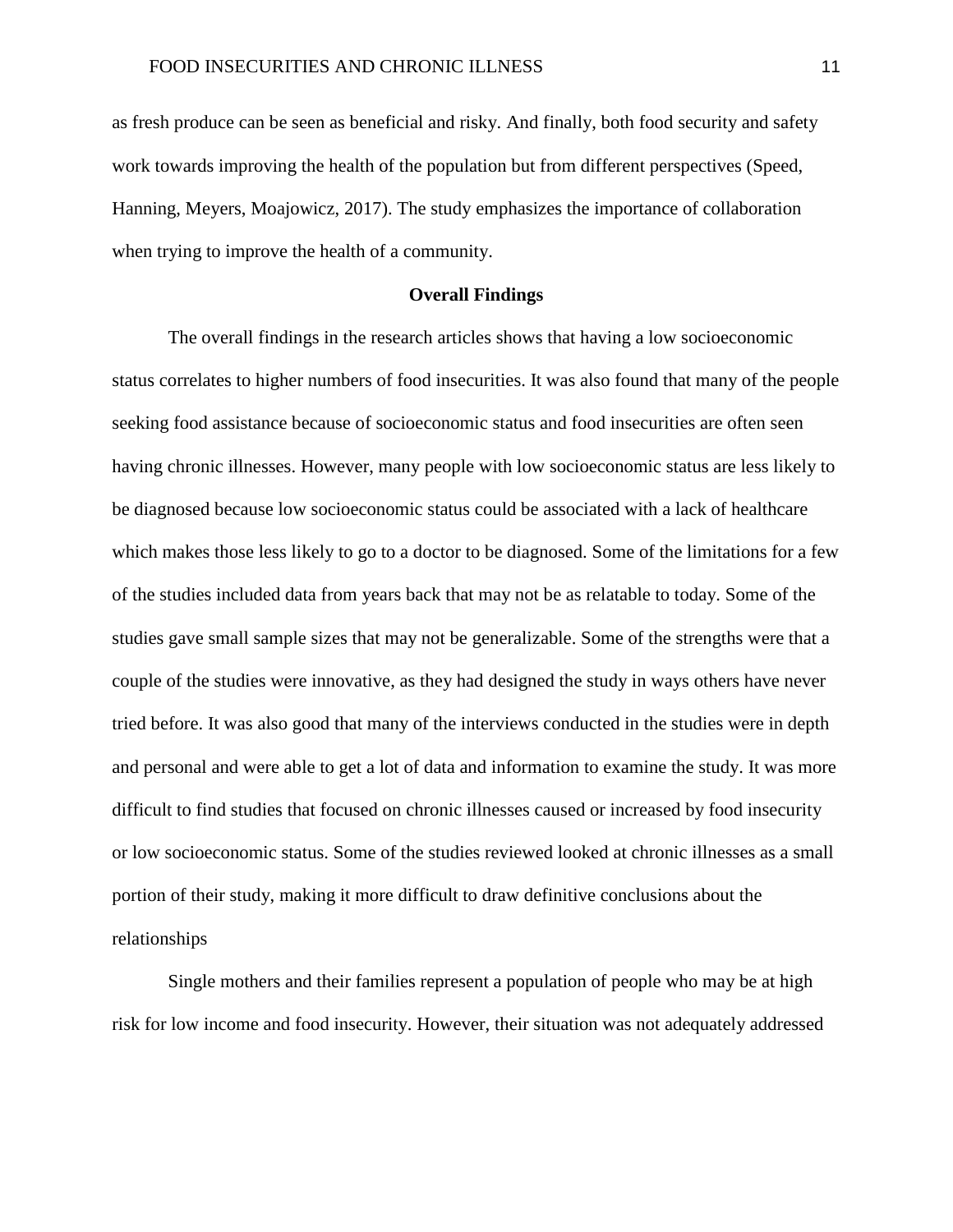in the research literature that was reviewed. Therefore, a study that focuses on the relationship between single mothers and the probability of experiencing food insecurity will be proposed.

#### **Proposal for Future Study**

#### <span id="page-12-1"></span><span id="page-12-0"></span>**Overall Research Question:**

Does being a single mother impact the probability of facing food insecurities?

#### <span id="page-12-2"></span>**Rationale for Proposed Study:**

Food insecurities are very common in people with low socioeconomic status. These households lack access to healthy or adequate food options to maintain a healthy lifestyle. These statistics could be heightened when there are children involved. With more mouths to feed, there is an increased need for more food and other resources. For single mothers, who are taking care of not only themselves, but a child as well, or sometimes more than one child, obtaining food can become increasingly difficult, especially when they have only one source of income.

#### <span id="page-12-3"></span>**Theoretical Framework:**

The Syndemic Theory (ST) was developed by a medical anthropologist named Merrill Singer in the 1990's. This theory is used generally for addressing two or more sequential epidemics in a population. "The interaction between food insecurity and diet-related chronic diseases suggests a potential syndemic, as limited access and availability of food can result in compromised diets and diet-related chronic diseases (Himmelgreen, Romero-Daza, Heuer, Lucas, Salinas-Miranda, Stoddard, 2020)." In the past, the Syndemic Theory has only been used when referring to communicable diseases, but recently has been applied to more noncommunicable diseases. Food insecurities stem from social inequalities and inequities, but there is a strong connection with biological processes where the diseases interact.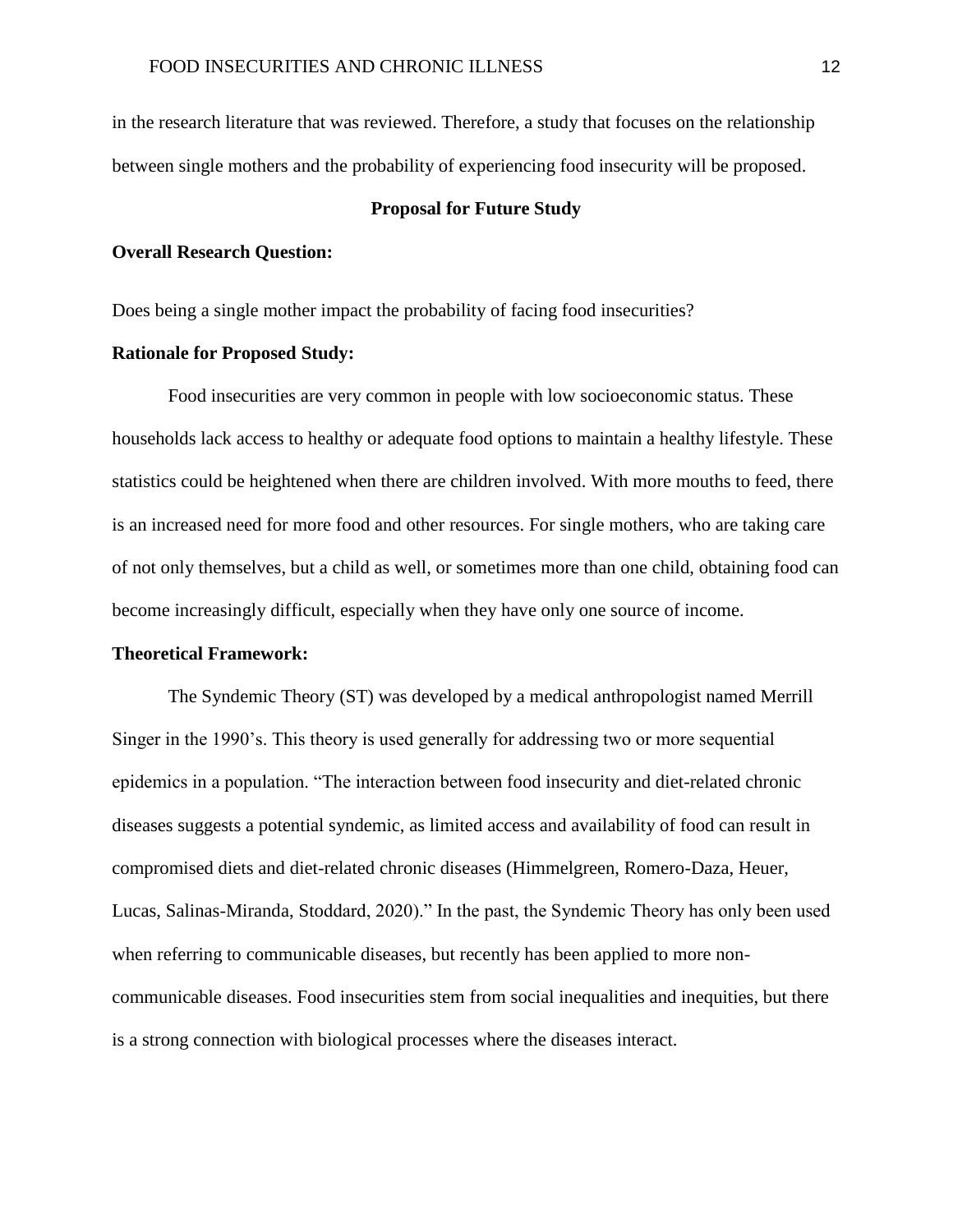The Life History Theory (LHT) is a framework that looks at how variations in a person's life history affects stages of a person's life, this theory is shaped from natural selection. In different stages in a person's life, there can be different inequalities that a person experiences. In these different moments, food insecurities could be more detrimental to a person's life and well being. With Life Health Theory, it can be utilized in these moments to narrow down the negative effects of the syndemics in each of the life stages (Himmelgreen, Romero-Daza, Heuer, Lucas, Salinas-Miranda, Stoddard, 2020). These two theories are better used together to have a clearer understanding of diet-related chronic diseases and food insecurities. Using both we are able to see the synergetic and biological systems involved in diet-related chronic diseases and food insecurities along with the time, trajectory, and life stages involved.

These theories relate to the study by focusing on the causes of food insecurities and the reasoning behind why it happens at a certain time in someone's life, along with knowing what the critical periods are that food insecurities can occur in a person's life. There is also a focus on how food insecurities affect a person because of the diet-related chronic diseases that can come with being food insecure.

#### <span id="page-13-0"></span>**Primary Research Aim:**

The primary aims of this proposed study will be an examination of food insecurity among single mothers:

- To get determine who is being affected the most
- To find solutions to help those in need by providing them with resources needed.

### <span id="page-13-1"></span>**Ethical Considerations:**

Important ethical considerations in the study will focus on privacy for everyone involved. Prior to participating in an interview, potential participants will have the study explained to them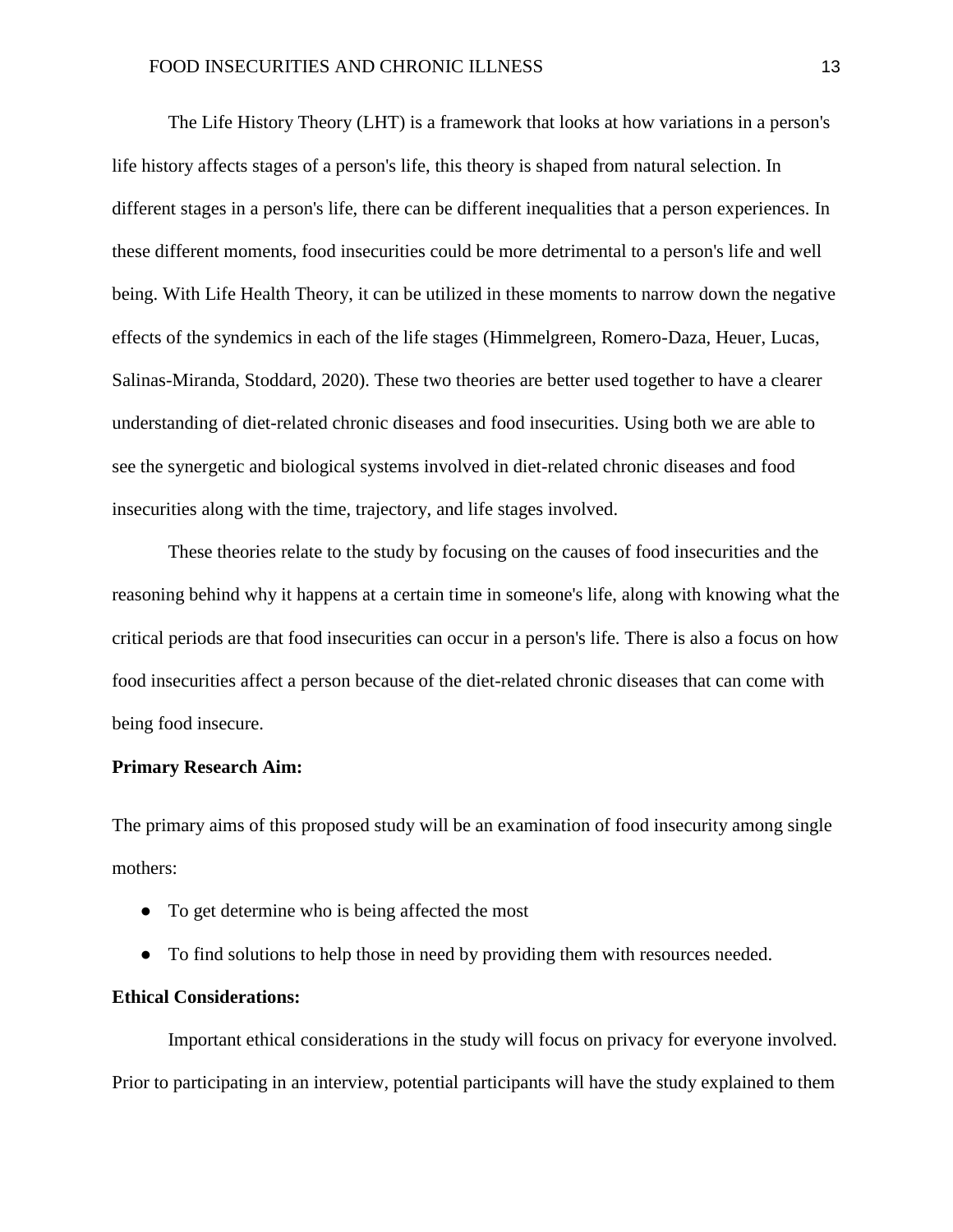and will be asked to sign a consent form. If a person is under the age of 18, an assent form confirming that the study has been explained to the minor, and a signed consent form from the parent or guardian will need to be obtained. The findings in the study are not being used to harm anyone, it is only to bring awareness and better understand the communities to help manage and protect. The people interviewed or surveyed in the study will have full confidentiality, no names or identifiers will be used in the study. No information will be used without the consent of the person involved. The safety and health of the people involved are of utmost importance. Participants can pass on any questions they feel uncomfortable answering. Data will only be collected after approval from the Institutional Review Board (IRB).

#### <span id="page-14-0"></span>**Research method:**

The proposed study would be to conduct a cross-sectional, mixed-method, descriptive research by using surveys and interviews to better understand the living situation and conditions that the people interviewed are experiencing. The survey will include questions that can be coded quantitatively, and will include qualitative, open-ended questions to better hear and understand the perspectives of participants themselves. The population will focus on single mothers in lowincome households in the Marin County area. A proposed sample size would be 100 single mothers of all ages, races, and socioeconomic backgrounds.

The final question in the survey, will ask participants if they would like to be interviewed and those who answer "yes" will be provided with contact information for the researcher. The potential participants will need to contact the researcher, and a half-hour interview, using a semiconstructed interview guide with open-ended questions, will be arranged at a mutually convenient time in a private, secure phone call.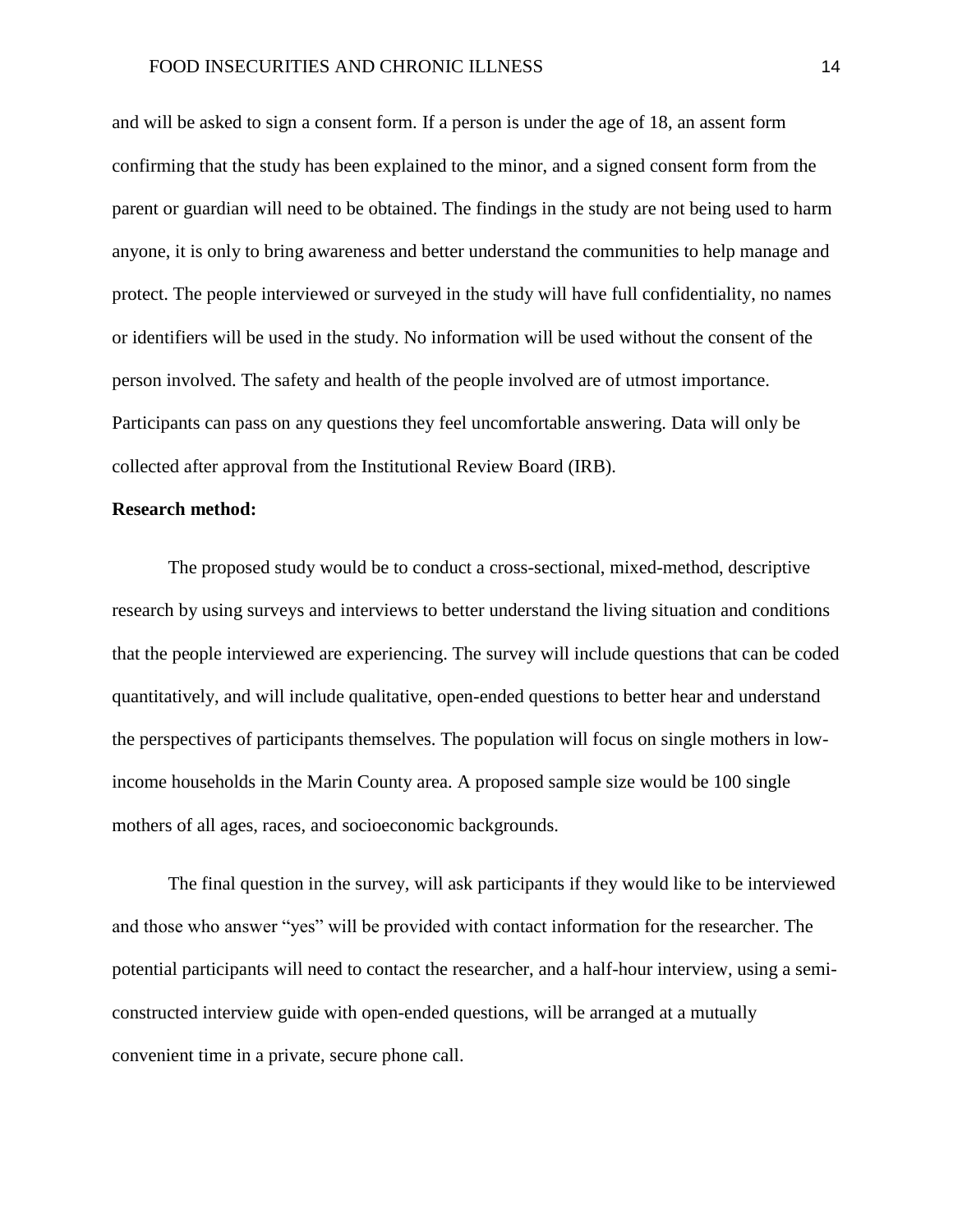The survey would first begin with basic demographic questions: age, race, ethnicity, income, education, and employment. Because the study looks into food insecurities, it is also important to gather the person's body mass index (BMI). Some more specific questions would go further into their nutritional needs. Important questions with this topic include, do they receive any food assistance such as food stamps, do they go to food banks, and if so, how often do they go, are there days where sometimes they do not eat anything at all, how often do they go to bed hungry, how many household members do they have, do they face struggles/barriers when buying food, do they have markets near them, and any chronic illnesses or health struggles. The interview will go further into the questions asked in the survey. They will ask the participants to expand on the questions asked, specifically what struggles/barriers do they face when buying food, what specific chronic illnesses or other health problems do they face, and what do they think would be beneficial in helping them maintain their nutritional needs?

To recruit people to participate in the study, there will be flyers put up around food banks, stores, and restaurants in the Marin County area, posting on social media, and there will also be an advertisement in the newspaper asking for 100 single mothers of all ages to participate. The web address for accessing the survey will be provided and the survey will be all online.

### <span id="page-15-0"></span>**Data Analysis:**

The data collected from the surveys and interviews will be based on the answers given from the participants. The data would be used to analyze the living situations and difficulties faced due to the low socioeconomic status. With this information, it is hoped that the specific areas needing more resources will come to light so more help can be focused on those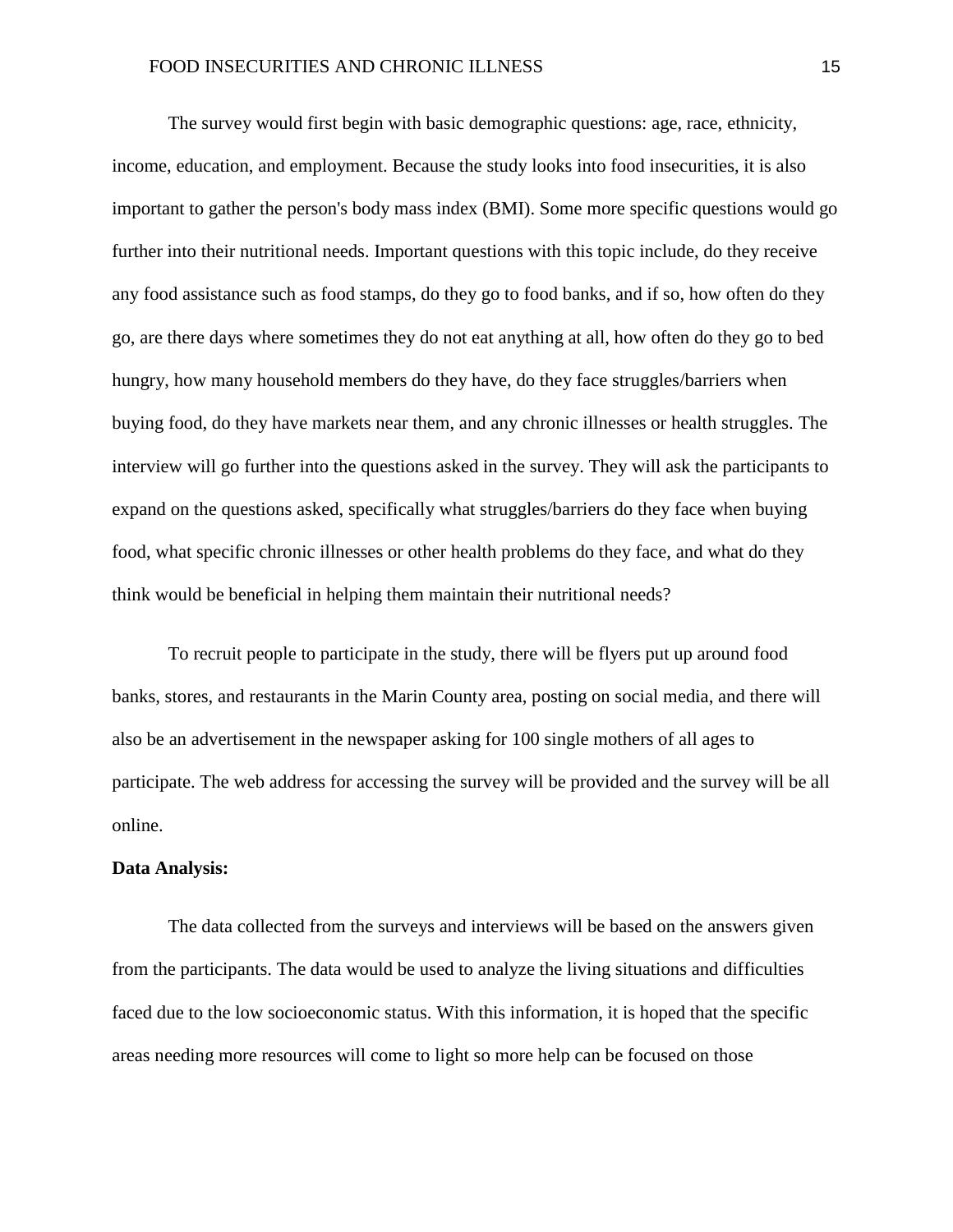communities. It will be useful to see what demographic is being affected the most by food insecurities. ANOVA will be used to analyze the quantitative data.

The perception of people will be analyzed from qualitative research questions and interviews using content analysis. We would expect to find that a low socioeconomic status does negatively impact a person's food security. From the food insecurities it is likely those people have a higher chance of living with a chronic illness.

### **Conclusion**

<span id="page-16-0"></span>The original questions proposed for the literature review asked if having a low socioeconomic status and food insecurities impacts a person's chances of having a chronic illness. Much of the research supports the premise that people with low socioeconomic status are more prone to having food insecurities. Many of the people studied in the research proved to be of low socioeconomic. These people have limited access to resources and healthy-affordable food options in the areas they live in. This leads to people buying the cheap unhealthy food options for them and their families. We also see an increase in chronic illnesses in these people such as diabetes, high blood pressure, and coronary artery disease.

We can use this research in community health and other clinical settings by being mindful and aware of these preventable chronic illnesses. With the proper resources and necessities, the number of patients with chronic illnesses such as diabetes and coronary artery disease could be reduced significantly. Teaching patients the benefits of changing their diets and lifestyle choices is an important part of a nurses job. Giving patients resources to know the healthy food options, know where to find affordable fruits and vegetables can stop the disease before it begins. This research will help advance the profession of nursing by utilizing the new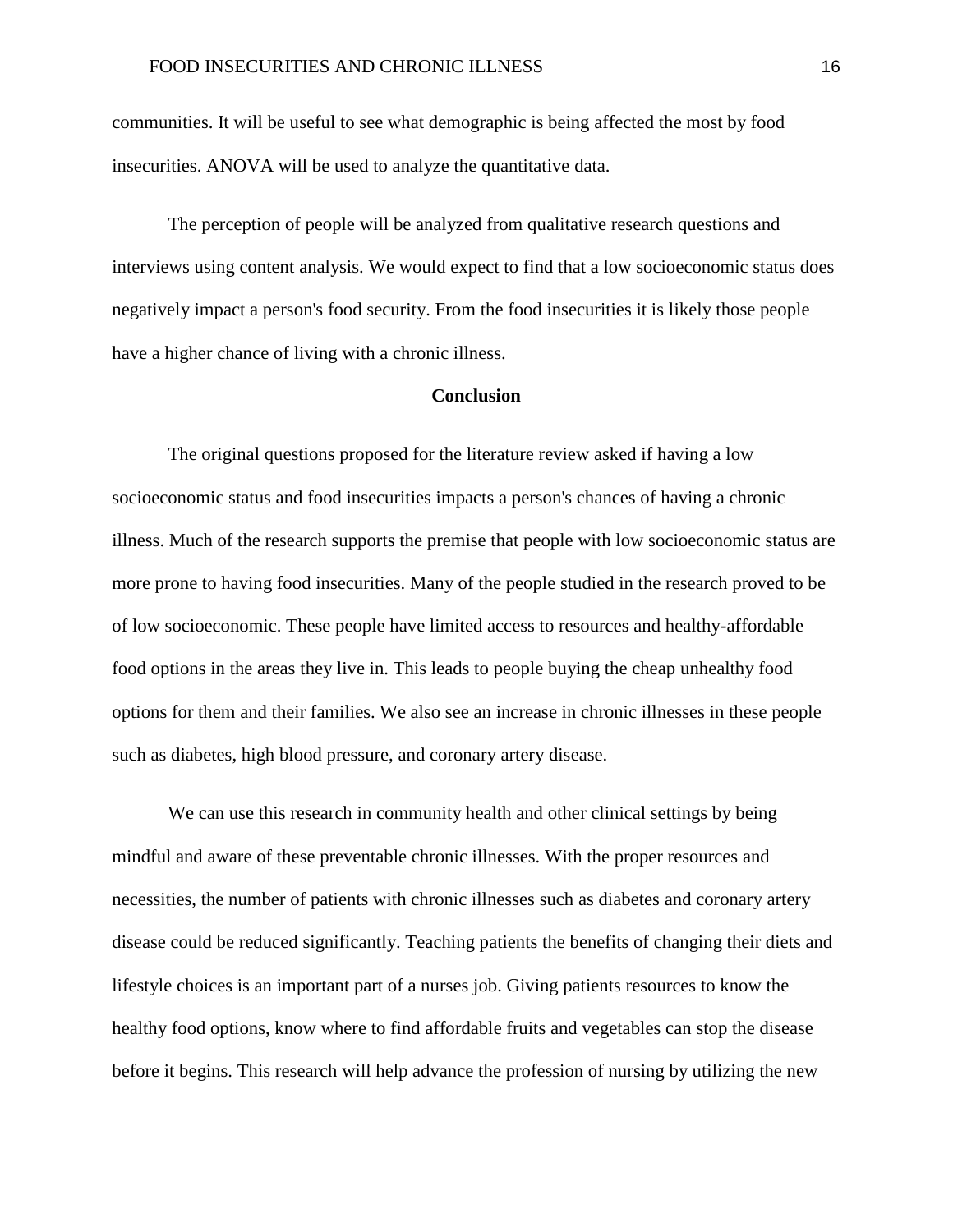knowledge to bring more focus towards creating the resources necessary to help these people in need. Having basic knowledge and an understanding of how these chronic illnesses develop will allow nurses to provide the best care for their patients.

From here, the proposed research has the potential to help nurses and other healthcare providers learn more about how single mothers and their families are affected by food insecurities. Because of the extra mouths single mothers must provide for, the need for food goes up, while the income from only one person makes it difficult to provide. There is a lack of research that focuses on the single mother, or single parents in general, and the study proposal aims to help fill that gap.

It is vitally important for nurses and other healthcare providers to understand more about the relationship between risk for chronic illnesses, food insecurities, and low income in order to better address the problem. New research needs to focus on early identification of risk and development of appropriate interventions in order to give the best possible care for these members of our community.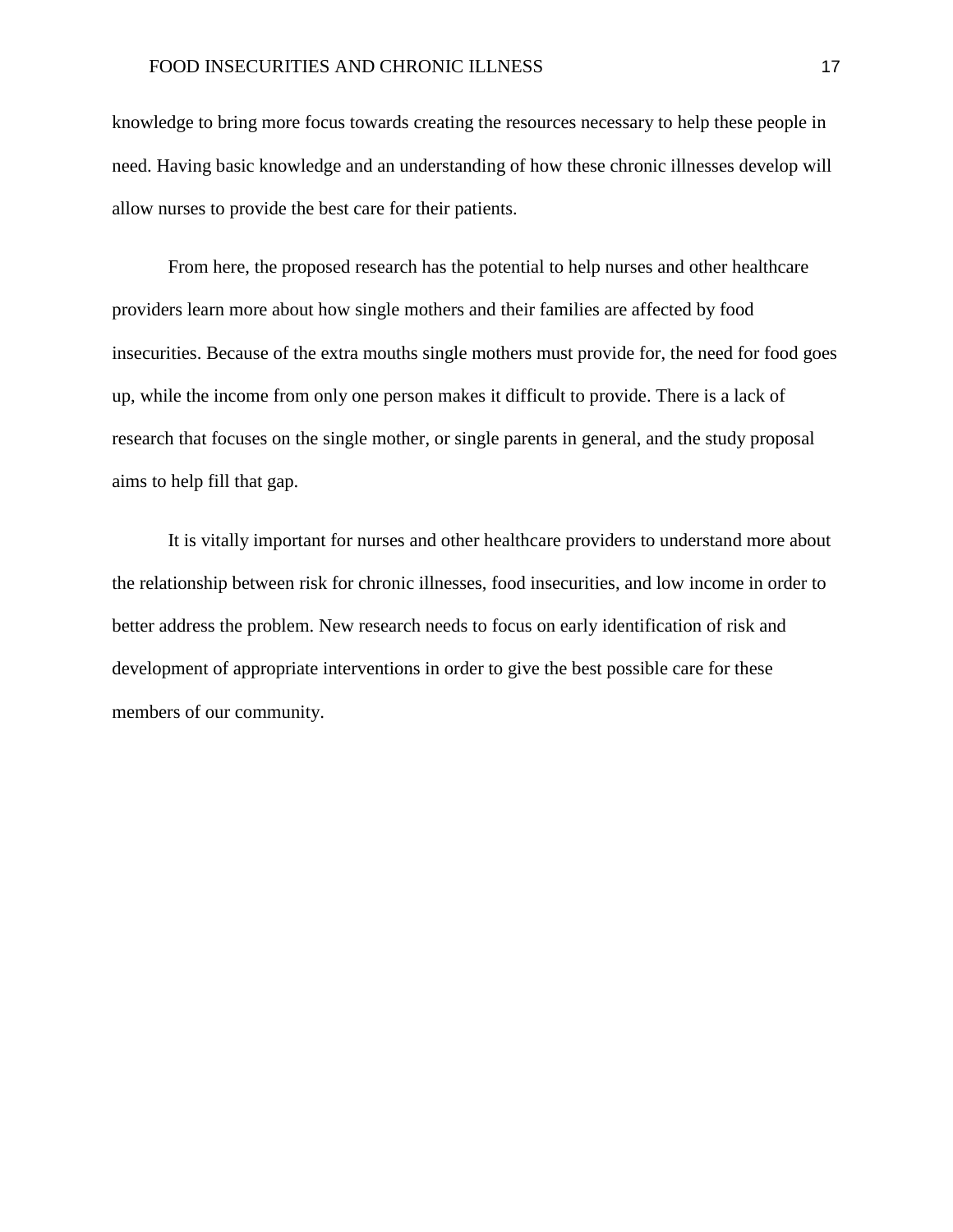#### **References**

- <span id="page-18-0"></span>Andrews, M., Carlson, S., & Nord, M. (2006). *Household Food Security in the United States, 2005 Measuring Food Security in the United States Mark Nord*. Retrieved from https://www.ers.usda.gov/webdocs/publications/45655/29206\_err29\_002.pdf?v=4 1334
- Bartfeld, J., & Men, F. (2017). Food Insecurity among Households with Children: The Role of the State Economic and Policy Context. *Social Service Review*, *91*(4), 691–732.<https://doi-org.dominican.idm.oclc.org/10.1086/695328>
- Camargo, D., Belon, A. P., Marín-León, L., Souza, B., Pérez-Escamilla, R., & Segall-Corrêa, A. M. (2019). Comparing food environment and food purchase in areas with low and high prevalence of obesity: data from a mapping, in-store audit, and population-based survey. Cadernos de saude publica, 35(9), e00247218. <https://doi.org/10.1590/0102-311X00247218>
- Decker, D., & Flynn, M. (2018). Food Insecurity and Chronic Disease: Addressing Food Access as a Healthcare Issue. *Rhode Island Medical Journal*, *101*(4), 28–30.
- Food Insecurity | Healthy People 2020. (2020, October 8). Retrieved from www.healthypeople.gov website: https://www.healthypeople.gov/2020/topicsobjectives/topic/social-determinants-health/interventions-resources/foodinsecurity#1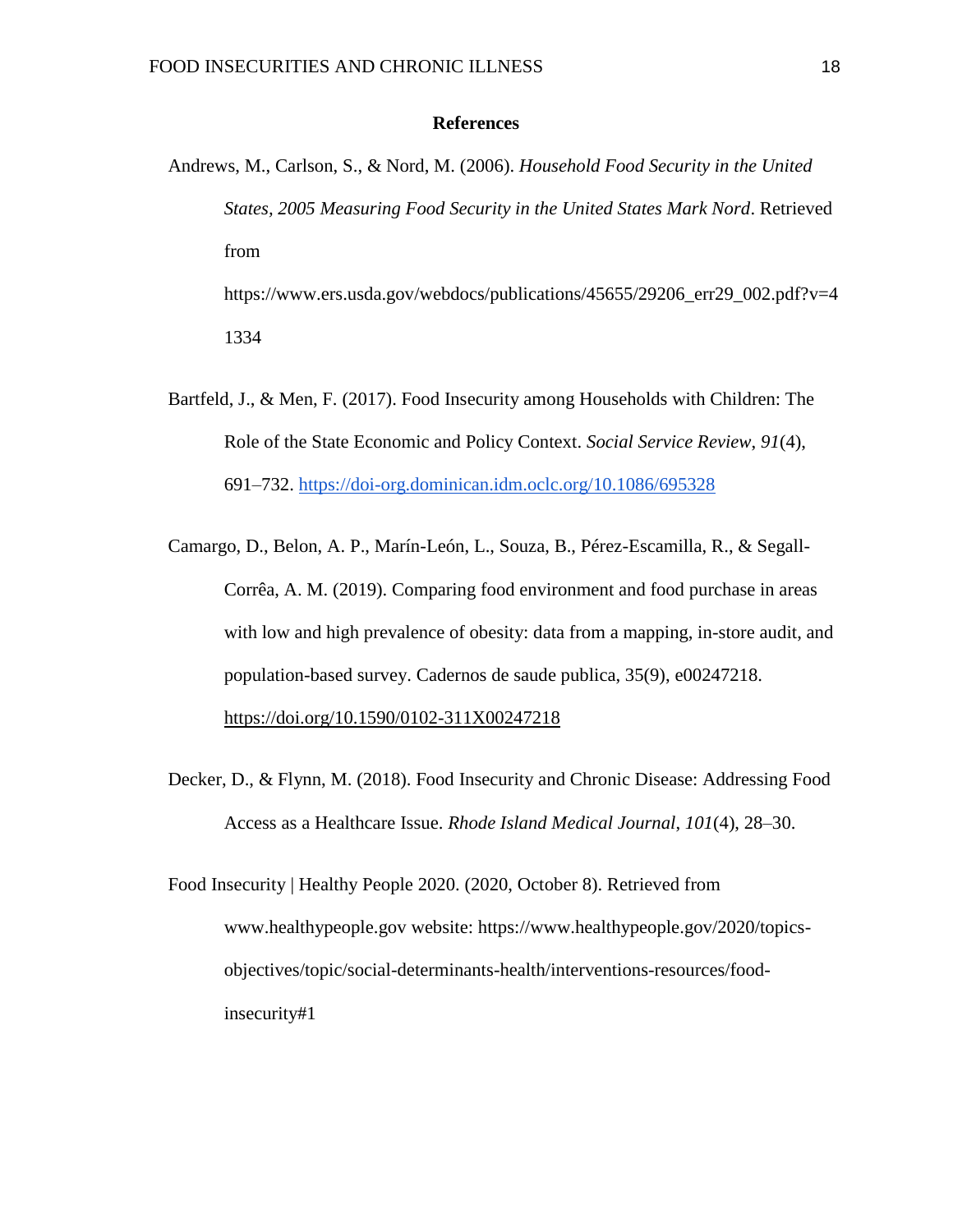- Food Security and Nutrition Assistance. (2019, September 12). Retrieved September 05, 2020, from [https://www.ers.usda.gov/data-products/ag-and-food-statistics](https://www.ers.usda.gov/data-products/ag-and-food-statistics-charting-the-essentials/food-security-and-nutrition-assistance/)[charting-the-essentials/food-security-and-nutrition-assistance/](https://www.ers.usda.gov/data-products/ag-and-food-statistics-charting-the-essentials/food-security-and-nutrition-assistance/)
- Gregory, C. A., & Coleman-Jensen, A. (2017). Food insecurity, chronic disease, and health among working-age adults / Christian A. Gregory and Alisha Coleman-Jensen.
- Himmelgreen, D., Romero-Daza, N., Heuer, J., Lucas, W., Salinas-Miranda, A. A., & Stoddard, T. (2020). Using syndemic theory to understand food insecurity and diet-related chronic diseases. Social Science & Medicine. [https://doi](https://doi-org.dominican.idm.oclc.org/10.1016/j.socscimed.2020.113124)[org.dominican.idm.oclc.org/10.1016/j.socscimed.2020.113124](https://doi-org.dominican.idm.oclc.org/10.1016/j.socscimed.2020.113124)
- Liu, Y., Zhang, Y., Remley, D. T., & Eicher-Miller, H. A. (2019). Frequency of Food Pantry Use Is Associated with Diet Quality among Indiana Food Pantry Clients. Journal of the Academy of Nutrition & Dietetics, 119(10), 1703–1712. https://doiorg.dominican.idm.oclc.org/10.1016/j.jand.2019.02.015
- Robaina, K. A., & Martin, K. S. (2013). Food Insecurity, Poor Diet Quality, and Obesity among Food Pantry Participants in Hartford, CT. *Journal of Nutrition Education and Behavior*, *45*(2), 159–164. [https://doi](https://doi-org.dominican.idm.oclc.org/10.1016/j.jneb.2012.07.00)[org.dominican.idm.oclc.org/10.1016/j.jneb.2012.07.00](https://doi-org.dominican.idm.oclc.org/10.1016/j.jneb.2012.07.00)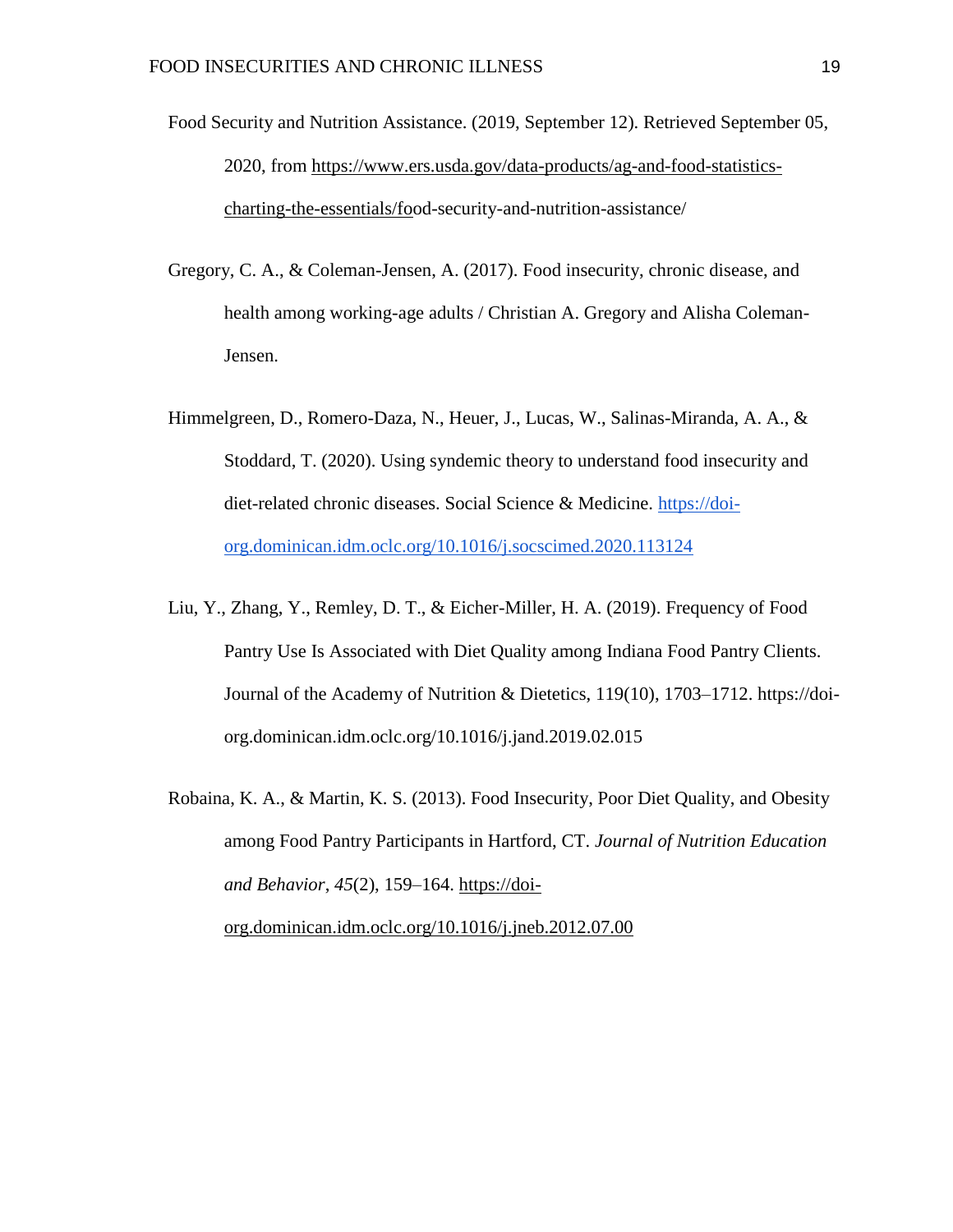- Speed, K. A., Meyer, S. B., Hanning, R. M., & Majowicz, S. E. (2017). "Highly processed, highly packaged, very unhealthy. But they are low risk": exploring intersections between community food security and food safety. *Maladies Chroniques et Blessures Au Canada*, *37*(10), 323–332. [https://doi](https://doi-org.dominican.idm.oclc.org/10.24095/hpcdp.37.10.02)[org.dominican.idm.oclc.org/10.24095/hpcdp.37.10.02](https://doi-org.dominican.idm.oclc.org/10.24095/hpcdp.37.10.02)
- <span id="page-20-0"></span>Yang, Q., Yuan, T., Yang, L., Zou, J., Ji, M., Zhang, Y., Deng, J., & Lin, Q. (2019). Household Food Insecurity, Dietary Diversity, Stunting, and Anaemia among Left-Behind Children in Poor Rural Areas of China. *International journal of environmental research and public health*, *16*(23), 4778. <https://doi.org/10.3390/ijerph16234778>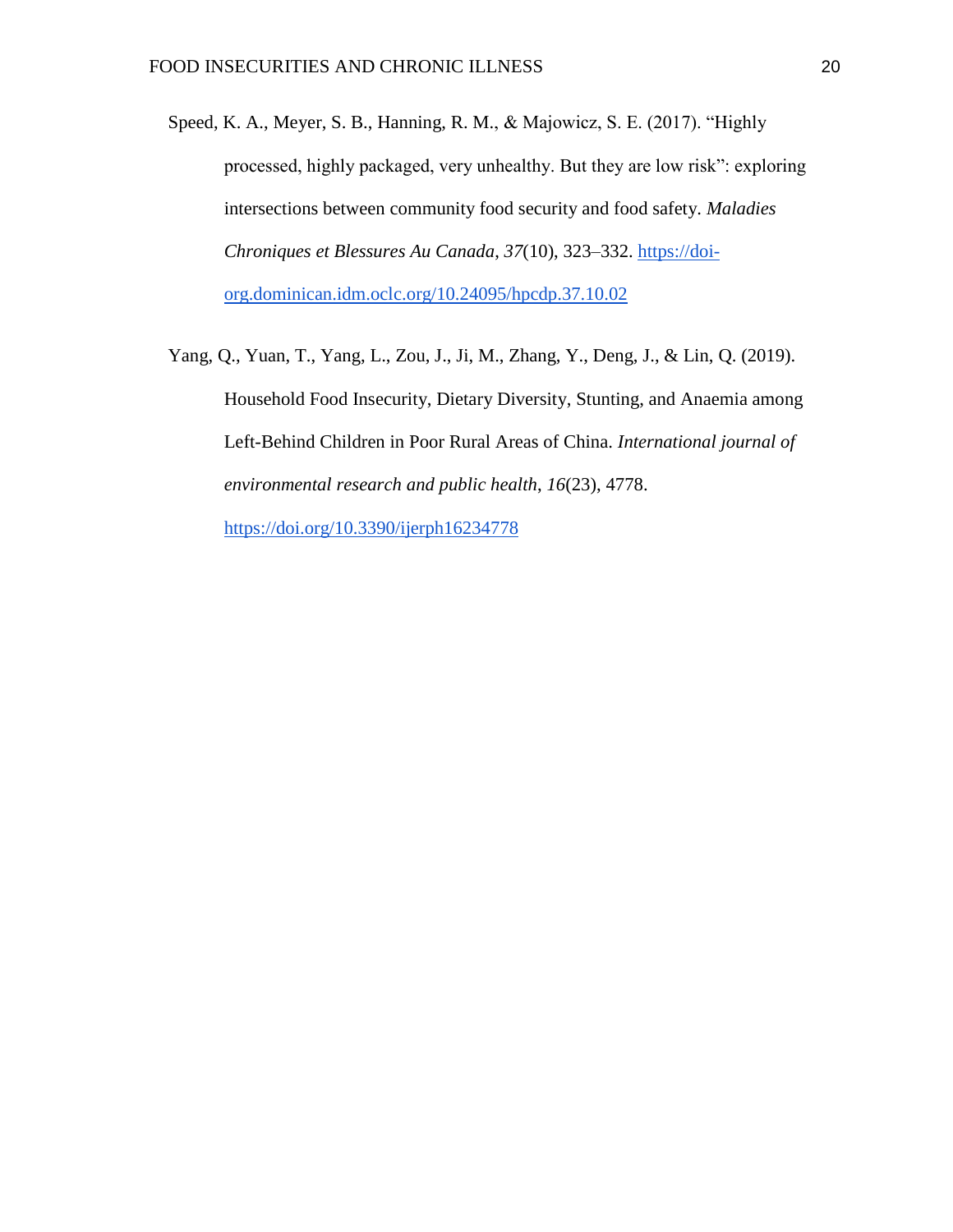**Appendix**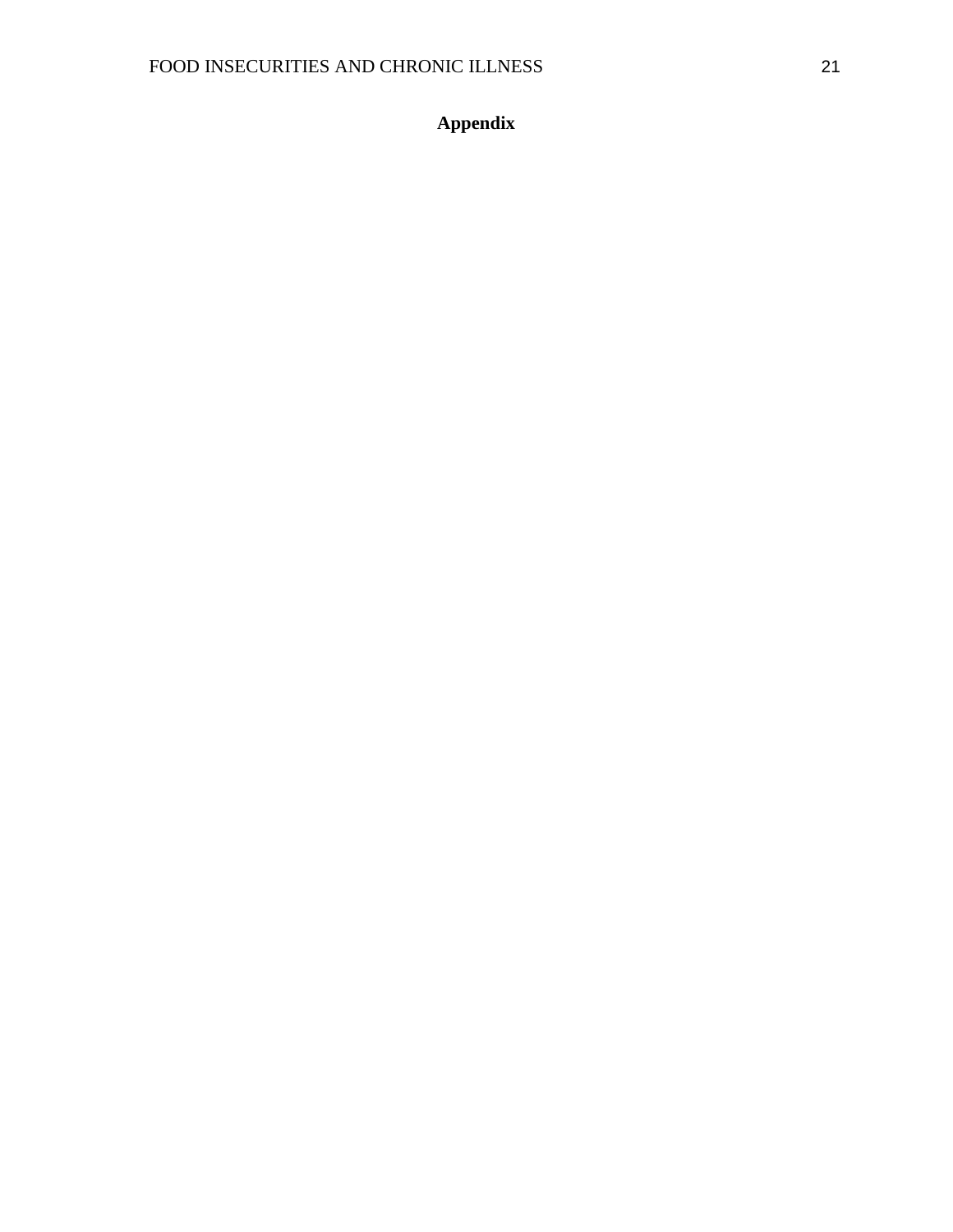| <b>Authors/Citation</b>                                                                                                                                                                                                                                                                                                                                                                                         | Purpose/Objective of<br>Study                                                                                                                                                                                                                                                                                                                | Sample - Population of<br>interest, sample size                                                                                                                          | <b>Study Design/methods</b>                                                                                                                                                                                                                                                                      | Major Finding(s)                                                                                                                                                                                                                        | limitations                                                                                                                                                                                                                                                                                                                                                                                                                                   | strengths                                                                                                                                                                                                                                                                                                                                                                                                                                   |
|-----------------------------------------------------------------------------------------------------------------------------------------------------------------------------------------------------------------------------------------------------------------------------------------------------------------------------------------------------------------------------------------------------------------|----------------------------------------------------------------------------------------------------------------------------------------------------------------------------------------------------------------------------------------------------------------------------------------------------------------------------------------------|--------------------------------------------------------------------------------------------------------------------------------------------------------------------------|--------------------------------------------------------------------------------------------------------------------------------------------------------------------------------------------------------------------------------------------------------------------------------------------------|-----------------------------------------------------------------------------------------------------------------------------------------------------------------------------------------------------------------------------------------|-----------------------------------------------------------------------------------------------------------------------------------------------------------------------------------------------------------------------------------------------------------------------------------------------------------------------------------------------------------------------------------------------------------------------------------------------|---------------------------------------------------------------------------------------------------------------------------------------------------------------------------------------------------------------------------------------------------------------------------------------------------------------------------------------------------------------------------------------------------------------------------------------------|
| Camargo, D., Belon, A.<br>P., Marín-León, L., Souza,<br>B., Pérez-Escamilla, R., &<br>Segall-Corrêa, A. M.<br>(2019). Comparing food<br>environment and food<br>purchase in areas with<br>low and high prevalence<br>of obesity: data from a<br>mapping, in-store audit,<br>and population-based<br>survey. Cadernos de<br>saude publica, 35(9),<br>e00247218.<br>https://doi.org/10.1590/<br>0102-311X00247218 | - To compare the<br>availability of certain<br>foods in different areas<br>with different<br>socioeconomic statuses.<br>-To acknowledge and<br>understand the<br>interventions needed in<br>low-income areas and<br>the diverse<br>environments that play<br>part in it.<br>-To observe the shopping<br>behaviors in the<br>different areas. | -Residents of the South,<br>Southwest, and<br>Northwest of Brazil. The<br>areas were chosen based<br>on obesity prevalence<br>$( < 25\%)$ and high<br>prevalence (>45%). | Design: Comparative,<br>quantitative<br><b>Method: Survey was</b><br>conducted; 12 graduate<br>students interviewed<br>694 people ages 18 years<br>or over<br>-tests used were chi-<br>square, fisher's exact<br>test, and t-tests<br>- compared areas of low<br>and high obesity<br>prevalence. | <b>Supermarkets were</b><br>seen more frequently in<br>areas with a lower<br>obesity prevalence.<br>- Outlets selling the<br>processed and ultra-<br>processed foods were<br>seen more in areas with<br>the lower obesity<br>prevalence | <b>Limitations: Data from</b><br>cross-sectional studies<br>were used. No causal<br>inference could be made<br>due to temporal<br>association between risk<br>factors and health<br>outcomes were not<br>determined in this study<br>design. The data used<br>from the mapping and<br>in-store audit had been<br>collected three years<br>later than the survey<br>data. Also the radius of<br>500 meters used in the<br>study may not be the | <b>Strengths: Innovative-</b><br>Most studies on the food<br>environment examine<br>the differences between<br>low and high<br>socioeconomic areas, but<br>this study incorporated<br>obesity levels in different<br>low income areas when<br>doing this study.<br>It shows heterogeneity<br>of the poorer areas<br>regarding the food<br>environment and<br>shopping behaviors. The<br>inclusion of in-store<br>audit precisely identified |
|                                                                                                                                                                                                                                                                                                                                                                                                                 |                                                                                                                                                                                                                                                                                                                                              |                                                                                                                                                                          |                                                                                                                                                                                                                                                                                                  |                                                                                                                                                                                                                                         | most accurate based on<br>where people usually<br>buy their groceries.                                                                                                                                                                                                                                                                                                                                                                        | the availability of fruits<br>and vegetables that<br>would otherwise mislead<br>if it were only conducting<br>remote mapping. Using<br>the in-store audit,<br>mapping, and the survey<br>helped portray<br>environmental<br>influences on people's<br>food shopping.                                                                                                                                                                        |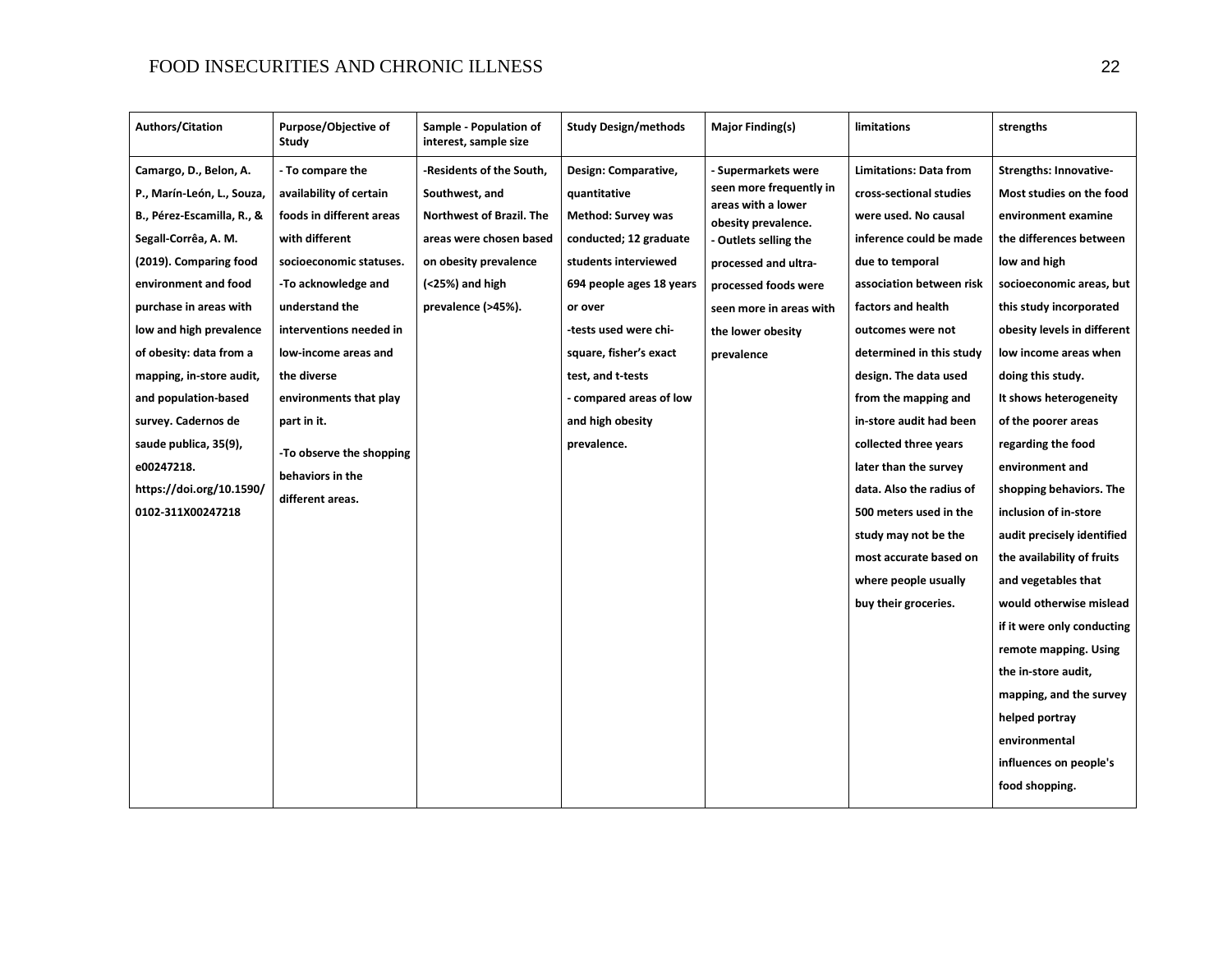| <b>Authors/Citation</b>           | Purpose/Objective of<br>Study | Sample - Population of<br>interest, sample size | <b>Study Design/methods</b> | <b>Major Finding(s)</b>  | limitations             | strengths                |
|-----------------------------------|-------------------------------|-------------------------------------------------|-----------------------------|--------------------------|-------------------------|--------------------------|
| Liu, Y., Zhang, Y.,               | - Looks at the association    | -Total of 293 adults                            | Quantitative                | -Findings imply that     | - The cross sectional   | uses the food insecurity |
| Remley, D. T., & Eicher-          | among food pantry use,        | eligible, 285 enrolled in                       | - Cross-sectional study     | people using food        | study design causing    | of the household along   |
| Miller, H. A. (2019).             | household food security,      | the study, 270                                  | - Surveyed for              | pantries multiple times  | the onset of chronic    | with the frequency of    |
| <b>Frequency of Food</b>          | <b>BMI, self reported</b>     | participants for                                | sociodemographic            | per month are            | disease and contains    | food pantry visits to    |
| <b>Pantry Use Is Associated</b>   | chronic disease and           | household food security                         | characteristics, food       | associated with having a | preceding food          | assess how it relates to |
| with Diet Quality among           | related conditions, and       | status were present in                          | pantry use frequency,       | better quality diet;     | insecurity and food     | the participants diet    |
| <b>Indiana Food Pantry</b>        | diet quality among food       | the analysis                                    | household food              | however, the difference  | pantry use or vice      | quality, BMI, and any    |
| Clients. Journal of the           | pantry users                  | -from age 21-80 years                           | security, diet quality,     | between them is          | versa cannot be         | self-reported chronic    |
| <b>Academy of Nutrition &amp;</b> |                               | old                                             | and chronic disease         | minimal. With poor diet  | determined              | health status            |
| Dietetics, 119(10), 1703-         |                               | Data collected from                             | and related conditions      | quality and high         | - The HEI scores were   | - Use of HEI score, a    |
| 1712. https://doi-                |                               | june 2014-december                              | - Healthy eating index      | prevalence of chronic    | based on one recall     | reliable and well-       |
| org.dominican.idm.ocl             |                               | 2015                                            | (HEI) -2010 total score,    | illnesses and conditions | - The diet variation by | validated tool, provided |
| c.org/10.1016/j.jand.             |                               | Sample size of 194                              | component scores, and       | being associated with    | day changed and may     | by U.S. Department of    |
| 2019.02.015                       |                               | low-income women                                | body mass index were        | the food pantry users    | not reflect normal diet | <b>Agriculture</b>       |
|                                   |                               | between the ages of 15                          | analyzed across food        | shows a need for         | - The infrequent pantry |                          |
|                                   |                               | and 40 years old                                | pantry use and              | improvements regarding   | users were grouped      |                          |
|                                   |                               | <b>Participants sampled</b>                     | household food              | the health and nutrition | together with those     |                          |
|                                   |                               | from food pantries in                           | security groups using       |                          | that use the pantry     |                          |
|                                   |                               | central Indiana, being                          | multiple linear             |                          | once per month          |                          |
|                                   |                               | 16 counties in the area                         | regressions                 |                          |                         |                          |
|                                   |                               |                                                 |                             |                          |                         |                          |
|                                   |                               |                                                 |                             |                          |                         |                          |
|                                   |                               |                                                 |                             |                          |                         |                          |
|                                   |                               |                                                 |                             |                          |                         |                          |
|                                   |                               |                                                 |                             |                          |                         |                          |
|                                   |                               |                                                 |                             |                          |                         |                          |
|                                   |                               |                                                 |                             |                          |                         |                          |
|                                   |                               |                                                 |                             |                          |                         |                          |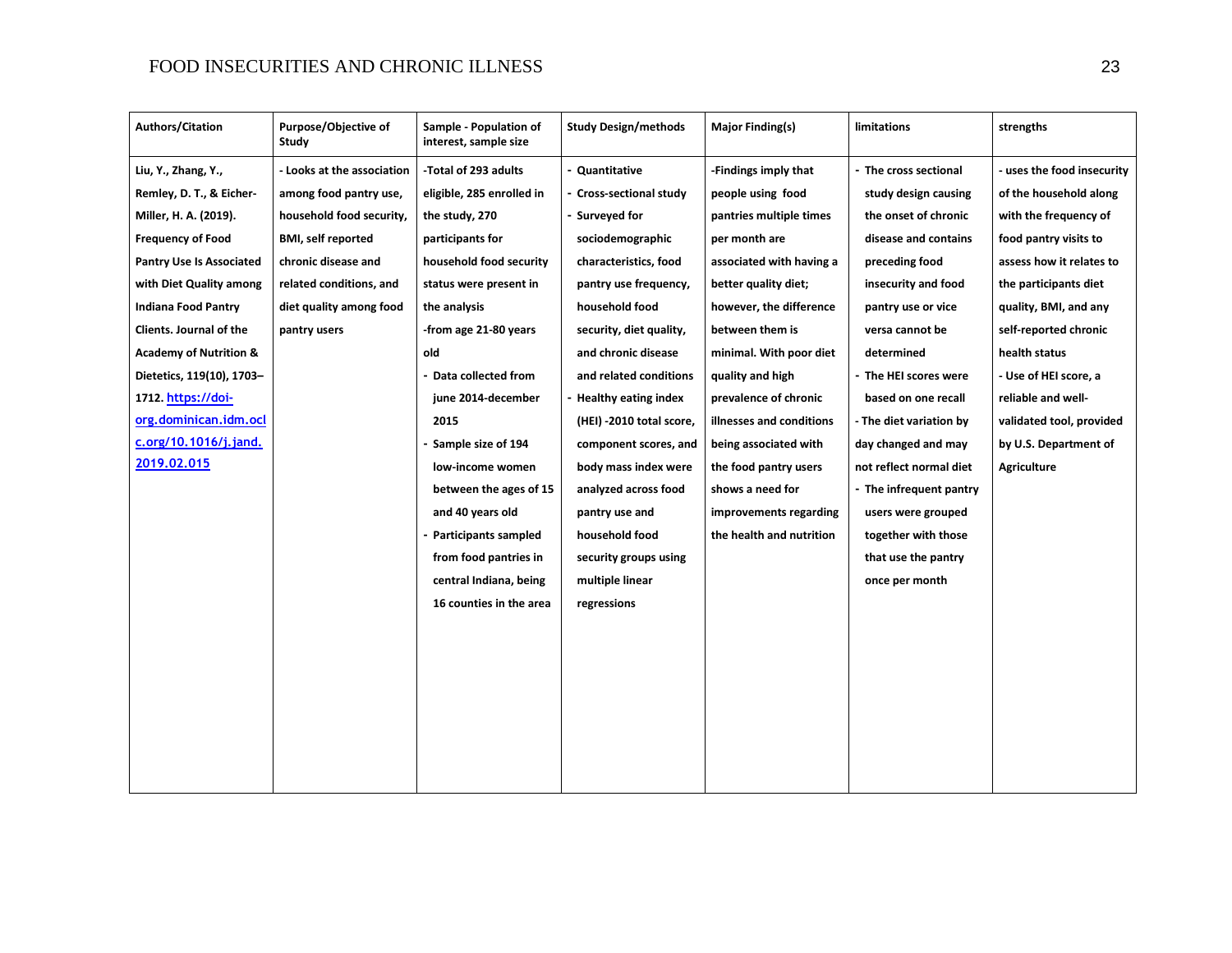| <b>Authors/Citation</b>                                                                                                                                                                                                                                                                                                                  | Purpose/Objective of<br>Study                                                                                                                | Sample - Population of<br>interest, sample size                                                                                                                                                                    | <b>Study Design/methods</b>                                                                                                                                                                                                                                                                                                                                                                                                                                                                                                                      | <b>Major Finding(s)</b>                                                                                                                                                                                                                                                                                                                                                                                                                                                                                                               | limitations                                                                                                                                                                                                                                                       | strengths                                                                                                                                          |
|------------------------------------------------------------------------------------------------------------------------------------------------------------------------------------------------------------------------------------------------------------------------------------------------------------------------------------------|----------------------------------------------------------------------------------------------------------------------------------------------|--------------------------------------------------------------------------------------------------------------------------------------------------------------------------------------------------------------------|--------------------------------------------------------------------------------------------------------------------------------------------------------------------------------------------------------------------------------------------------------------------------------------------------------------------------------------------------------------------------------------------------------------------------------------------------------------------------------------------------------------------------------------------------|---------------------------------------------------------------------------------------------------------------------------------------------------------------------------------------------------------------------------------------------------------------------------------------------------------------------------------------------------------------------------------------------------------------------------------------------------------------------------------------------------------------------------------------|-------------------------------------------------------------------------------------------------------------------------------------------------------------------------------------------------------------------------------------------------------------------|----------------------------------------------------------------------------------------------------------------------------------------------------|
| Robaina, K. A., & Martin,<br>K. S. (2013). Food<br><b>Insecurity, Poor Diet</b><br><b>Quality, and Obesity</b><br>among Food Pantry<br>Participants in Hartford,<br><b>CT. Journal of Nutrition</b><br><b>Education and Behavior,</b><br>45(2), 159-164.<br>https://doi-<br>org.dominican.idm.oclc.o<br>rg/10.1016/j.jneb.2012.0<br>7.00 | -Examines relationships<br>between the participants<br>food security, their diet<br>quality, and their BMI<br>among the food pantry<br>users | 212 food pantry clients<br>from Hartford, CT.<br><b>Mainly in the North</b><br>end neighborhood<br>where the poverty rate<br>was high at 32.5%<br>85% African American,<br>14% Hispanic, 1% Asian<br>and Caucasian | Quantitative,<br><b>Descriptive</b><br>- Participants were<br>recruited from 2 food<br>pantries in the area<br>- Took a survey to<br>narrow down<br>participants (in person<br>interview)<br><b>Survey measured food</b><br>assistance used,<br>demographics, their<br>food security, BMI, diet<br>quality, self reported<br>health<br>- Asked frequencies of<br>their food pantry visits,<br>and if they received<br>SNAP, WIC, and go to<br>any soup kitchens.<br>Asked about any<br>household members<br>having diabetes or high<br><b>BP</b> | Pantry users were<br>predominantly black, then<br>female and west Indian<br>62.5% of participants went<br>to the food banks at least<br>once per week<br>Over half the people<br>studied received SNAP<br>Almost half the<br>participants ate meals at<br>soup kitchens<br>Approximately 16% of the<br>sample was food secure,<br>while 33.5% had low food<br>security, and the<br>remaining 50.5% were<br>experiencing food<br>insecurity with hunger.<br>Pantry users consumed<br>limited amounts of fruits<br>and foods with fiber | - The survey itself was<br>never tested for<br>reliability or validity<br>Lack of variability.<br>- Population examined<br>was predominantly<br>black, overweight, and<br>experienced food<br>insecurities,<br>- May not be<br>generalizable to other<br>pantries | - Shows a picture of the<br>food scarcity, poor<br>dietary qualities, and<br>high prevalence of<br>chronic diseases among<br>the food pantry users |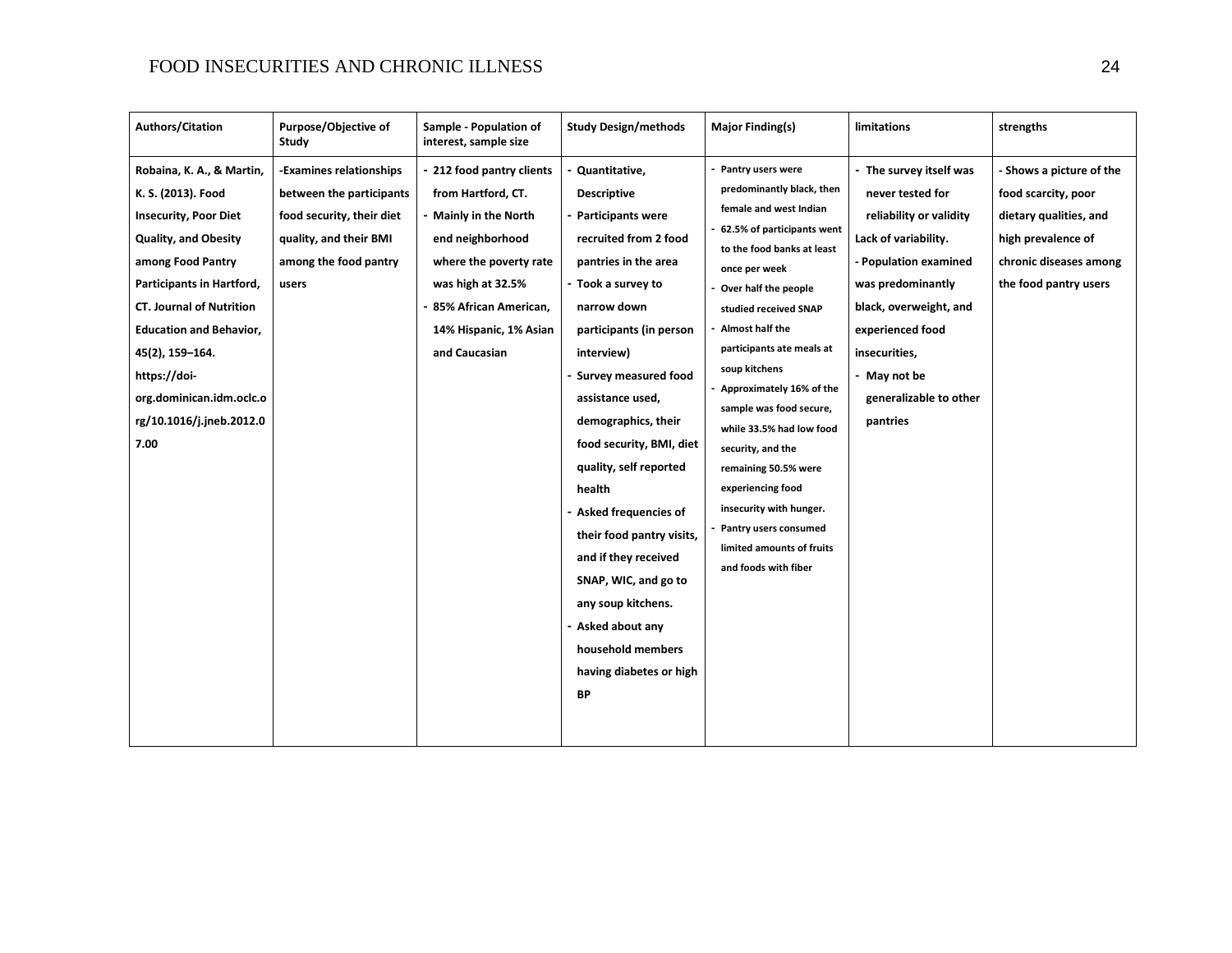| <b>Authors/Citation</b>          | Purpose/Objective of<br>Study | Sample - Population of<br>interest, sample size | <b>Study Design/methods</b>    | <b>Major Finding(s)</b> | limitations               | strengths                |
|----------------------------------|-------------------------------|-------------------------------------------------|--------------------------------|-------------------------|---------------------------|--------------------------|
| Speed, K. A., Meyer, S.          | - How community food          | -Individuals working in                         | <b>Qualitative descriptive</b> | <b>Both food borne</b>  | -Experience of the        | - Interviews allowed for |
| <b>B., Hanning, R. M., &amp;</b> | security and food             | public health in BC, with                       | analysis                       | diseases and food       | individuals may differ    | more in-depth            |
| Majowicz, S. E. (2017).          | safety come together          | either a focus in                               | - 14 key informant             | safety activities are   | based on the sector they  | understanding of food    |
| "Highly processed, highly        | in public health              | community food security                         | interviews with                | impacting the           | were familiar with        | security and food        |
| packaged, very                   | practice in British           | for food safety, and who                        | practitioners                  | environment of          | - Small sample size of 14 | safety intersections     |
| unhealthy. But they are          | Columbia (BC).                | had experience working                          | used qualitative               | healthy Canadian food.  |                           | - The study can guide    |
| low risk": exploring             |                               | with practitioners from                         | descriptive analysis to        | Specific types of food  |                           | for a wider range of     |
| intersections between            |                               | other sectors.                                  | identify any examples          | products can be risky   |                           | practitioners and        |
| community food security          |                               | - 19 individuals were                           | of intersections               | and also beneficial to  |                           | provinces in other       |
| and food safety.                 |                               | invited to participate and                      | between the sectors.           | the population's        |                           | comprehensive            |
| <b>Maladies Chroniques et</b>    |                               | 14 people agreed                                | <b>Participants recruited</b>  | health.                 |                           | assessments              |
| Blessures Au Canada,             |                               |                                                 | via email                      |                         |                           |                          |
| 37(10), 323-332.                 |                               |                                                 | all provided verbal            |                         |                           |                          |
| https://doi-                     |                               |                                                 | informed consent at            |                         |                           |                          |
| org.dominican.idm.oclc.o         |                               |                                                 | the beginning of their         |                         |                           |                          |
| rg/10.24095/hpcdp.37.1           |                               |                                                 | phone interview.               |                         |                           |                          |
| 0.02                             |                               |                                                 |                                |                         |                           |                          |
|                                  |                               |                                                 |                                |                         |                           |                          |
|                                  |                               |                                                 |                                |                         |                           |                          |
|                                  |                               |                                                 |                                |                         |                           |                          |
|                                  |                               |                                                 |                                |                         |                           |                          |
|                                  |                               |                                                 |                                |                         |                           |                          |
|                                  |                               |                                                 |                                |                         |                           |                          |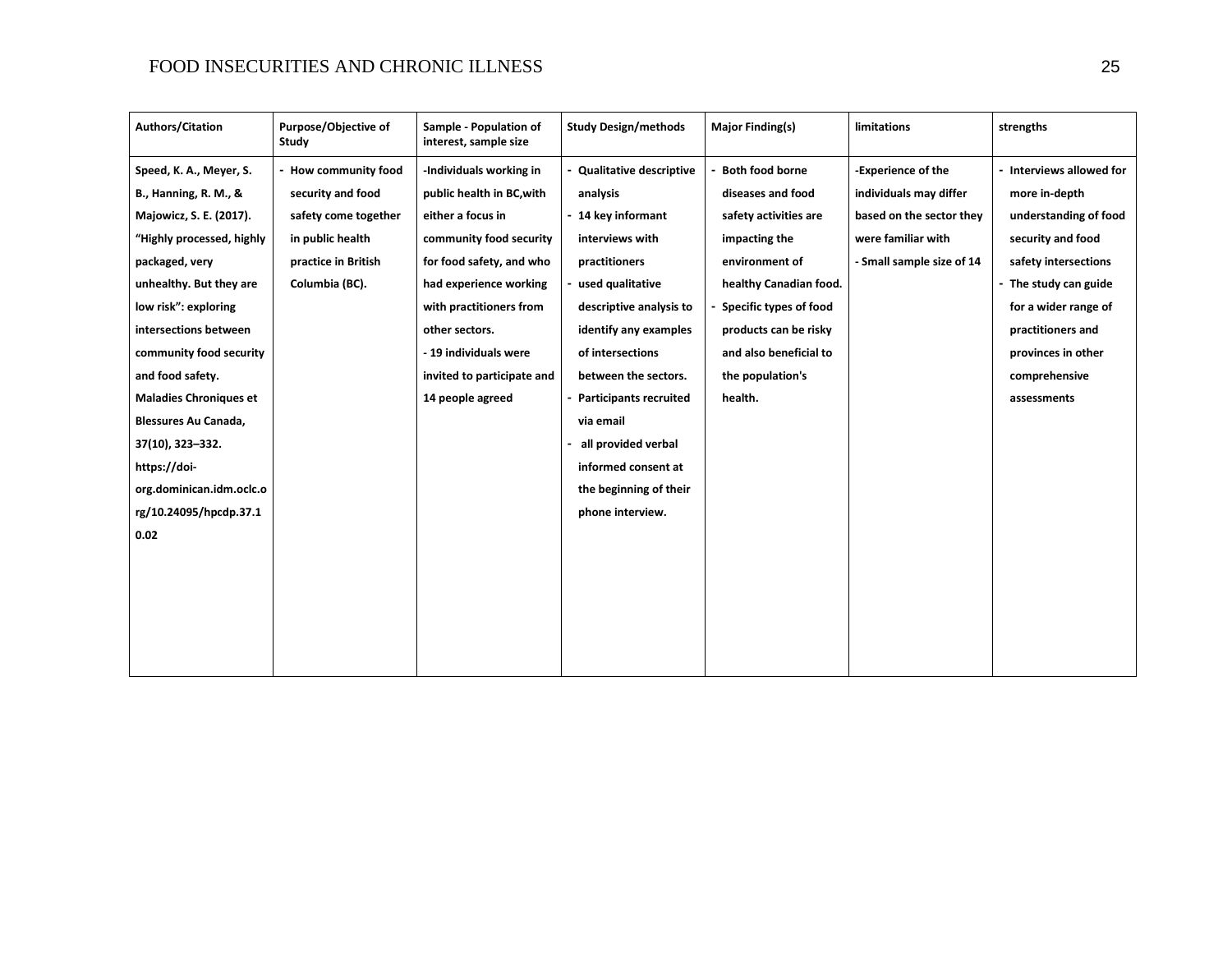| <b>Authors/Citation</b>                                                                                                                                                                           | Purpose/Objective of<br>Study                                                                                                                                                                                                                                                                                                                                                                                                                                                                                                                                    | Sample - Population of<br>interest, sample size                                                                                                                                                                                                                                                                                                                                            | <b>Study Design/methods</b>                                                                                                                                                                                                                                                                                                                                                                                                                                                                                                                                                           | <b>Major Finding(s)</b>                                                                                                                                                                                                                                                                                                                                                                                                                                                                             | limitations                     | strengths                                                                                     |
|---------------------------------------------------------------------------------------------------------------------------------------------------------------------------------------------------|------------------------------------------------------------------------------------------------------------------------------------------------------------------------------------------------------------------------------------------------------------------------------------------------------------------------------------------------------------------------------------------------------------------------------------------------------------------------------------------------------------------------------------------------------------------|--------------------------------------------------------------------------------------------------------------------------------------------------------------------------------------------------------------------------------------------------------------------------------------------------------------------------------------------------------------------------------------------|---------------------------------------------------------------------------------------------------------------------------------------------------------------------------------------------------------------------------------------------------------------------------------------------------------------------------------------------------------------------------------------------------------------------------------------------------------------------------------------------------------------------------------------------------------------------------------------|-----------------------------------------------------------------------------------------------------------------------------------------------------------------------------------------------------------------------------------------------------------------------------------------------------------------------------------------------------------------------------------------------------------------------------------------------------------------------------------------------------|---------------------------------|-----------------------------------------------------------------------------------------------|
| Gregory, C. A., &<br>Coleman-Jensen, A.<br>(2017). Food insecurity,<br>chronic disease, and<br>health among working-<br>age adults / Christian A.<br><b>Gregory and Alisha</b><br>Coleman-Jensen. | - Looks at the<br>correlation between<br>the food security<br>status and any chronic<br>conditions among the<br>working-age adults<br>living at or below 200<br>percent of the federal<br>poverty line.<br>- Focus is on how food<br>security can help<br>predict health among<br>working-age adults<br>and how the health<br>outcomes differ across<br>different household<br>food security.<br>- Focuses on the<br>probability of<br>hypertension, CHD,<br>hepatitis, stroke,<br>cancer, asthma,<br>diabetes, arthritis,<br><b>COPD, and kidney</b><br>disease | Sample included adults<br>between the ages of<br>12 and 64, in<br>households below 200<br>percent of the federal<br>poverty line.<br><b>Estimates are</b><br>regression-adjusted for<br>age, gender, marital<br>status, employment<br>status, number of<br>children (below age<br>18) in the household,<br>total size of<br>household, race,<br>education, health<br>insurance, and income | Author used 5 years of<br>data from NHIS<br>food security. Food<br>security is measured<br>using a series of 10<br>questions about<br>experiences and<br>behaviors of household<br>adults indicating food<br>security in the 30 days<br>prior to taking the survey<br><b>Estimate logistic</b><br>regressions to<br>determine conditional<br>association of food<br>insecurity with each of<br>the chronic conditions<br>examined<br><b>Estimate logistic</b><br>regression of the<br>conditional association<br>of food insecurity with<br>the presence of any<br>chronic conditions | - Lower food security is<br>associated with a<br>higher probability of<br>having each of the<br>chronic diseases<br>examined in the study<br>Food security status is<br>strongly linked to the<br>likelihood of having a<br>chronic disease<br>In some cases, food<br>security is better at<br>predicting chronic<br>illness than observing<br>income<br>Looking at the entire<br>range of food security<br>is important for<br>understanding chronic<br>illness and potential<br>economic hardship | -Only looks at ages 12 to<br>64 | Most studies only focus<br>on two chronic illnesses<br>but this study looks at 10<br>of them. |